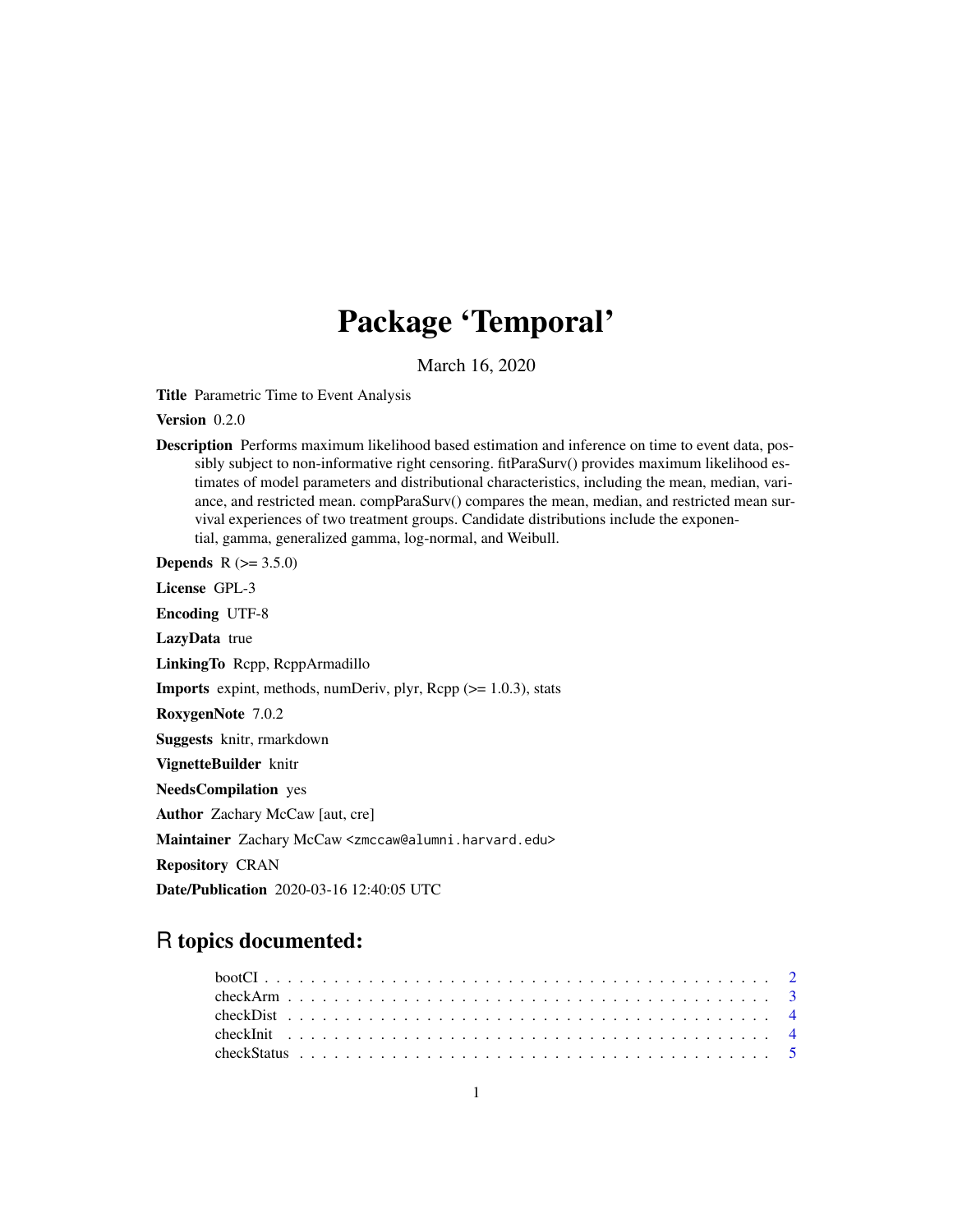<span id="page-1-0"></span>

| checkTheta                                                                                                         | 5  |
|--------------------------------------------------------------------------------------------------------------------|----|
|                                                                                                                    | 6  |
|                                                                                                                    | 8  |
| defaultParam                                                                                                       | 8  |
|                                                                                                                    | 9  |
|                                                                                                                    | 9  |
| fit-class                                                                                                          | 10 |
|                                                                                                                    | 10 |
|                                                                                                                    | 11 |
|                                                                                                                    | 12 |
|                                                                                                                    | 13 |
|                                                                                                                    | 14 |
|                                                                                                                    | 14 |
|                                                                                                                    | 16 |
| fitParaSurv                                                                                                        | 17 |
|                                                                                                                    | 18 |
|                                                                                                                    | 19 |
|                                                                                                                    | 20 |
|                                                                                                                    | 20 |
|                                                                                                                    | 21 |
| <b>MMP</b>                                                                                                         | 21 |
|                                                                                                                    | 22 |
|                                                                                                                    | 22 |
| print.contrast                                                                                                     | 23 |
| print.fit                                                                                                          | 23 |
|                                                                                                                    | 24 |
| resample                                                                                                           | 24 |
|                                                                                                                    | 25 |
|                                                                                                                    | 25 |
|                                                                                                                    | 26 |
| <u>and a straight and a straight and</u>                                                                           | 26 |
| show, contrast-method $\ldots \ldots \ldots \ldots \ldots \ldots \ldots \ldots \ldots \ldots \ldots \ldots \ldots$ | 27 |
| show, fit-method $\ldots \ldots \ldots \ldots \ldots \ldots \ldots \ldots \ldots \ldots \ldots \ldots$             | 27 |
| survFunc                                                                                                           | 28 |
|                                                                                                                    | 28 |
| Temporal<br>$\mathbf{1}$ $\mathbf{1}$ $\mathbf{1}$ $\mathbf{1}$                                                    | 29 |
|                                                                                                                    |    |
|                                                                                                                    | 30 |

# **Index**

bootCI

**Bootstrap CIs** 

# Description

Generates bootstrap confidence intervals for location and RMST estimates.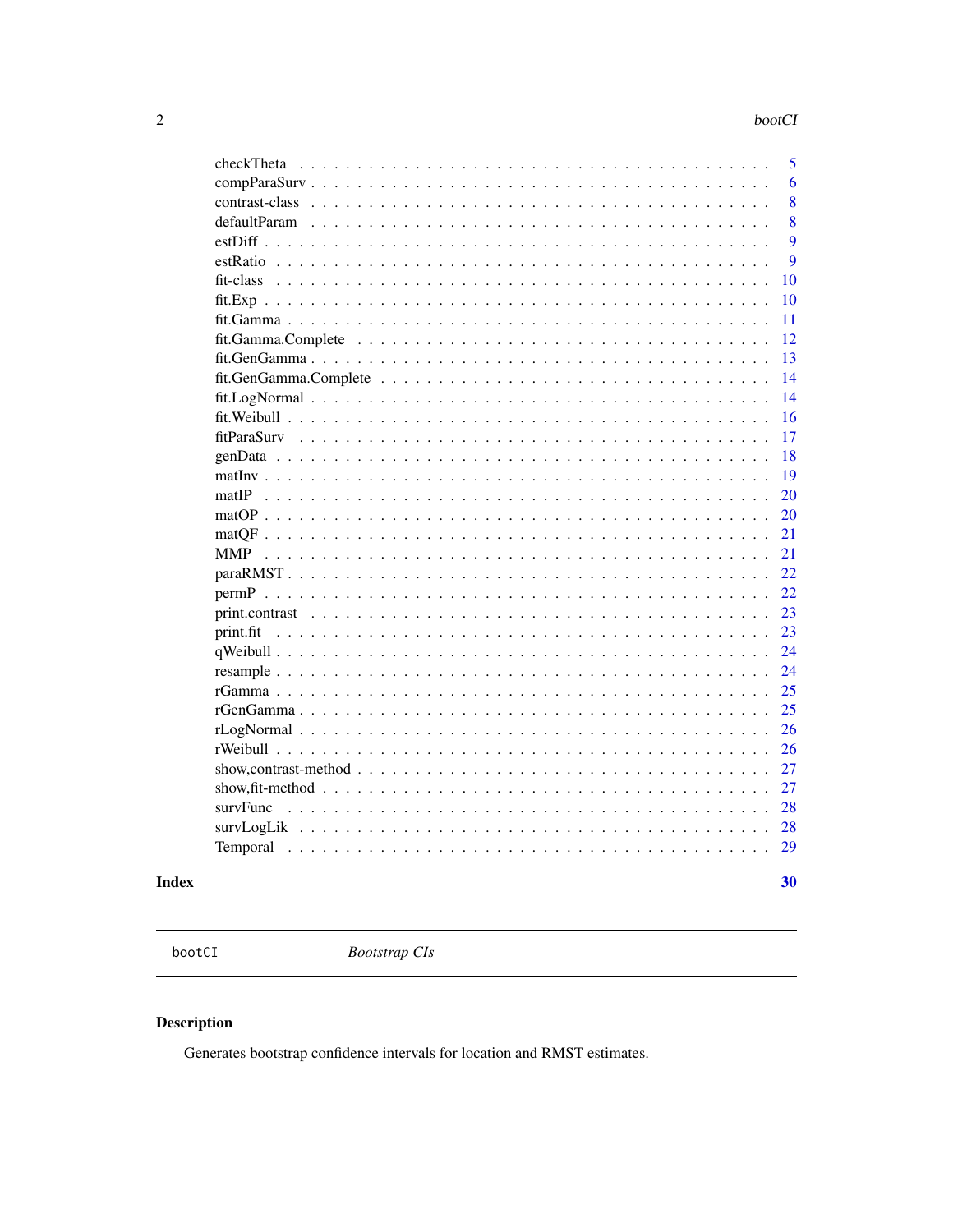#### <span id="page-2-0"></span>checkArm 3

# Usage

 $bootCI(d1, d0, tau = NULL, dist1, dist0, B = 2000, sig)$ 

# Arguments

| d1           | Target data.frame containing time and status.                            |
|--------------|--------------------------------------------------------------------------|
| d0           | Reference data.frame containing time and status.                         |
| tau          | Optional truncation times for calculating restricted mean survival time. |
| dist1        | String, target distribution.                                             |
| dist0        | String, reference distribution.                                          |
| <sub>B</sub> | Number of resamples.                                                     |
| sig          | Significance level, for CIs.                                             |

# Value

List containing data.frames with the bootstrap CIs for the location and RMST estimates.

checkArm *Check Arm*

# Description

Check whether treatment arm is properly formatted.

#### Usage

checkArm(arm, n)

# Arguments

| arm | $0/1$ , treatment arm. |
|-----|------------------------|
| n   | Integer, sample size.  |

# Value

Logical indication of whether arm was properly formatted.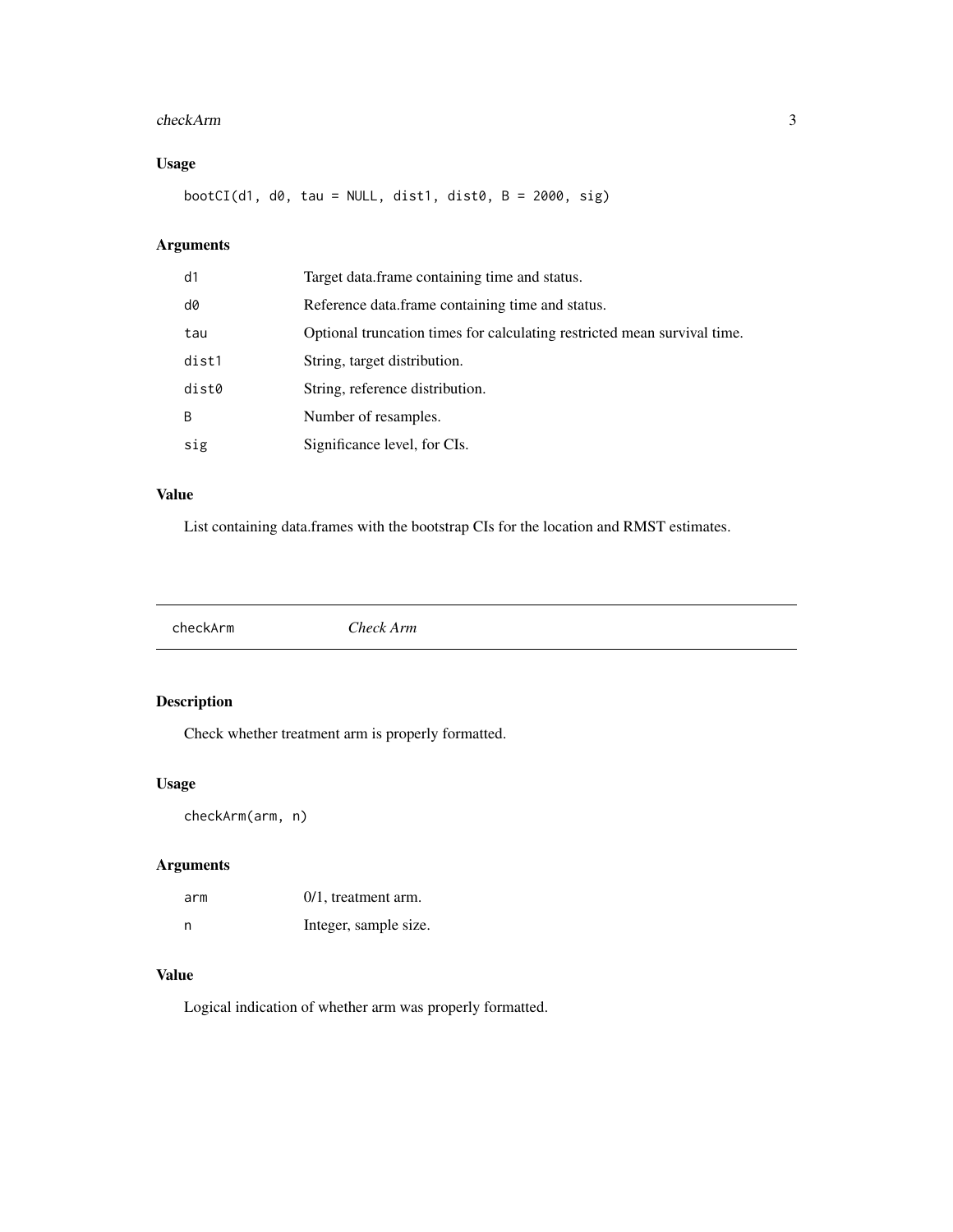<span id="page-3-0"></span>

Check whether the distribution selected is available.

#### Usage

```
checkDist(dist)
```
# Arguments

dist String, distribution name.

# Value

Logical indication of whether the distribution was available.

checkInit *Check Initialization*

# Description

Check whether the initialization is valid.

#### Usage

checkInit(dist, init)

# Arguments

| dist | String, distribution name.      |
|------|---------------------------------|
| init | Numeric vector, initialization. |

#### Value

Logical indication of whether the initialization was valid.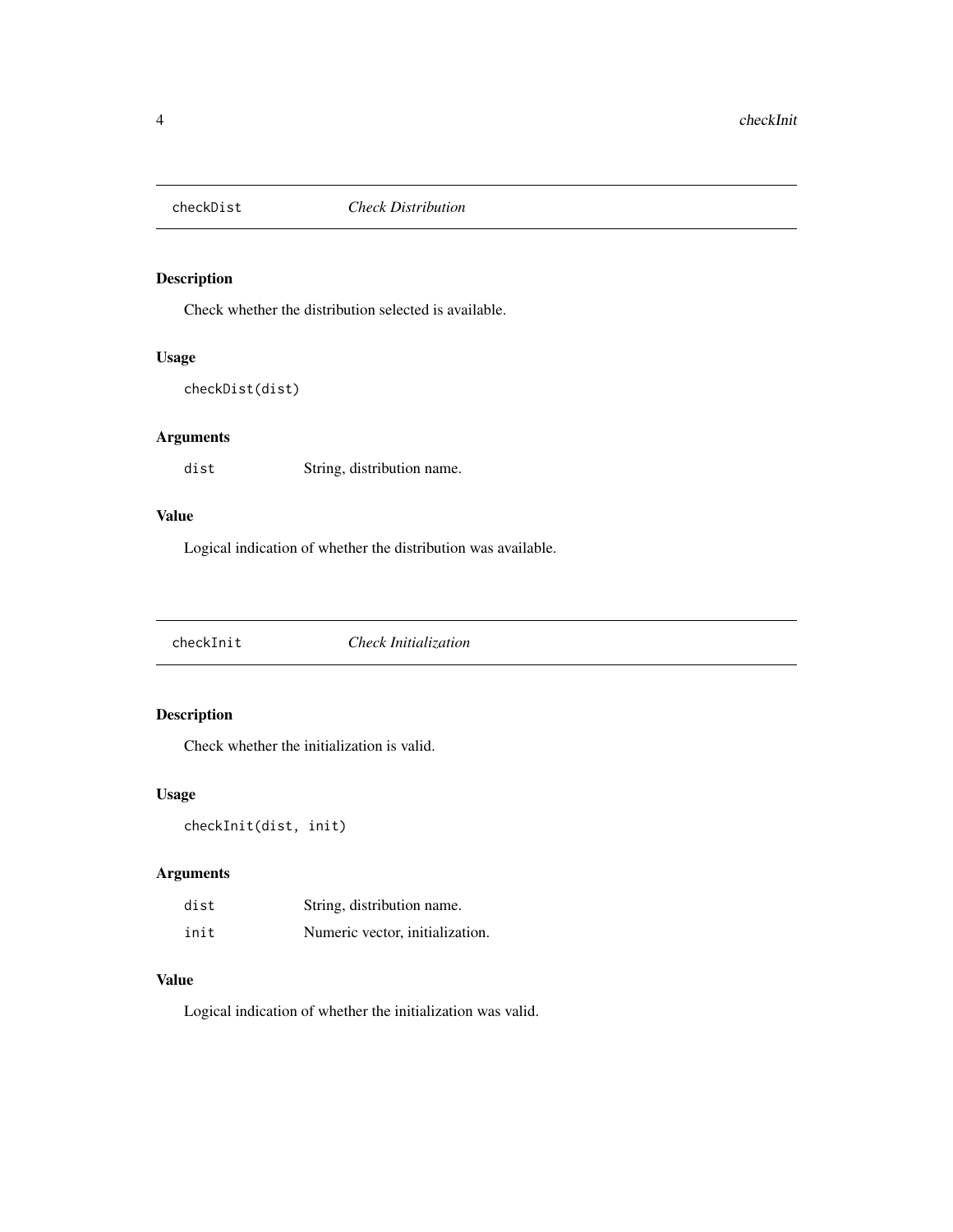<span id="page-4-0"></span>checkStatus *Status Check*

#### Description

Function to ensure the status indicator is properly formatted

#### Usage

checkStatus(n, status)

#### Arguments

| n      | Integer, sample size. |
|--------|-----------------------|
| status | 0/1 status indicator. |

#### Value

Logical indicator of whether the status indicator was properly formatted.

|--|

#### Description

Function to check the appropriate number of parameters are supplied for the selected distribution.

#### Usage

```
checkTheta(dist, theta)
```
#### Arguments

| dist  | String, distribution.      |
|-------|----------------------------|
| theta | Numeric, parameter vector. |

# Value

Logical indication of whether the appropriate number of parameters was provided.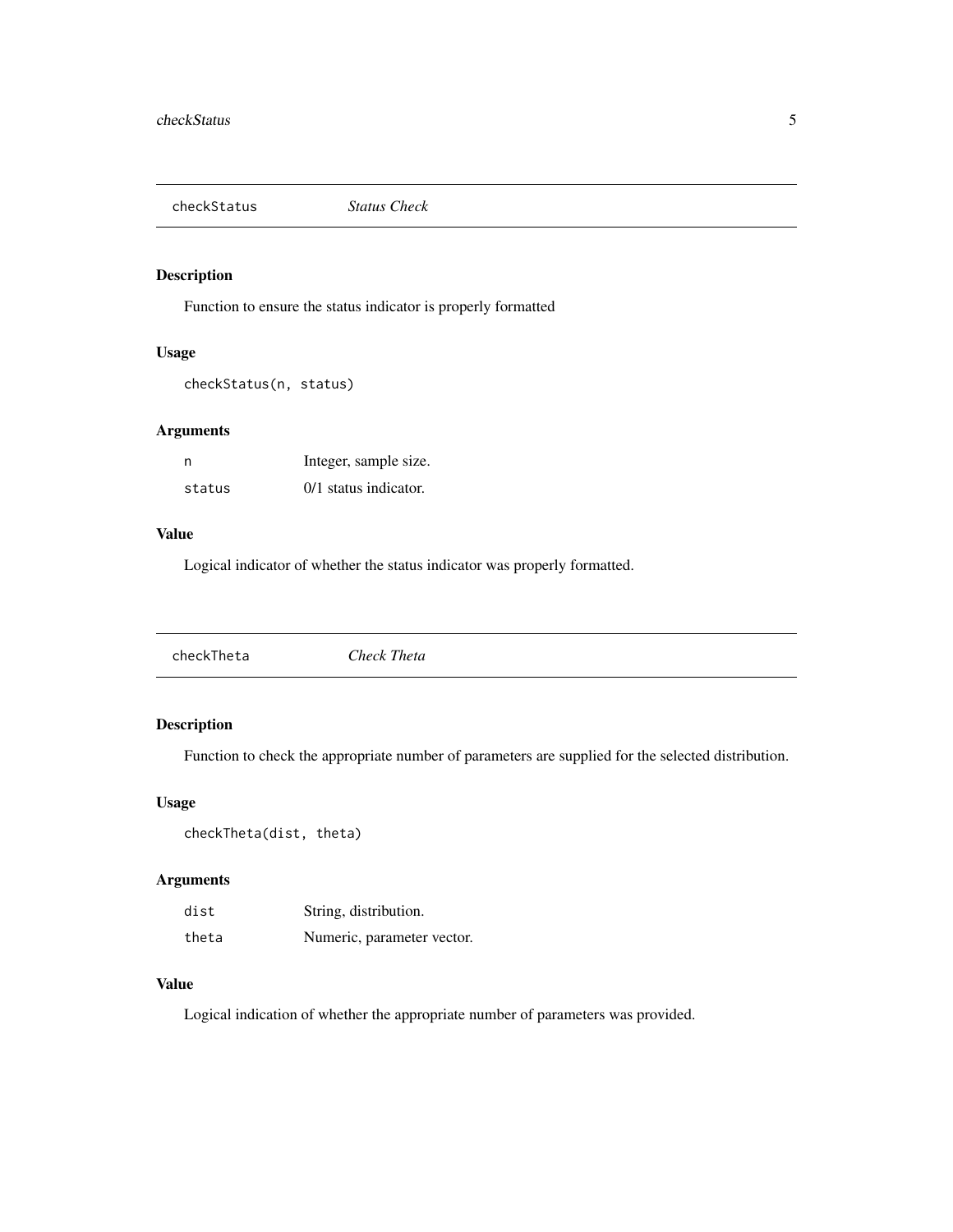<span id="page-5-1"></span><span id="page-5-0"></span>

Compares the means and medians of parametric survival distributions fit to each of two treatment arms. Available distributions include: exponential, gamma, generalized gamma, log-normal, and Weibull.

#### Usage

```
compParaSurv(
  time,
  status = NULL,
  arm,
  tau = NULL,dist1 = "weibull",
  dist0 = NULL,init1 = NULL,init0 = NULL,boot = NULL,perm = NULL,
  sig = 0.05,eps = 1e-06,
 maxit = 10,
  report = F\mathcal{L}
```

| time   | Observation time.                                                                                                                                              |
|--------|----------------------------------------------------------------------------------------------------------------------------------------------------------------|
| status | Status indicator, coded as 1 if an event was observed, 0 if censored.                                                                                          |
| arm    | Treatment indicator, coded as 1 for the target group, 0 for the reference group.                                                                               |
| tau    | Optional truncation times for calculating RMST.                                                                                                                |
| dist1  | Distribution to fit for the target group. Selected from among: exp. gamma,<br>gengamma, log-normal, and weibull.                                               |
| dist0  | Distribution to fit for the reference group. Same choices as for the target group.<br>If omitted, defaults to the distribution specified for the target group. |
| init1  | Initial parameter values for the target group.                                                                                                                 |
| init0  | Initial parameter values for the reference group.                                                                                                              |
| boot   | If provided, integer number of bootstraps for constructing CIs.                                                                                                |
| perm   | If provided, integer number of permutations for calculating p-values.                                                                                          |
| sig    | Significance level, for CIs.                                                                                                                                   |
| eps    | Tolerance for Newton-Raphson iterations.                                                                                                                       |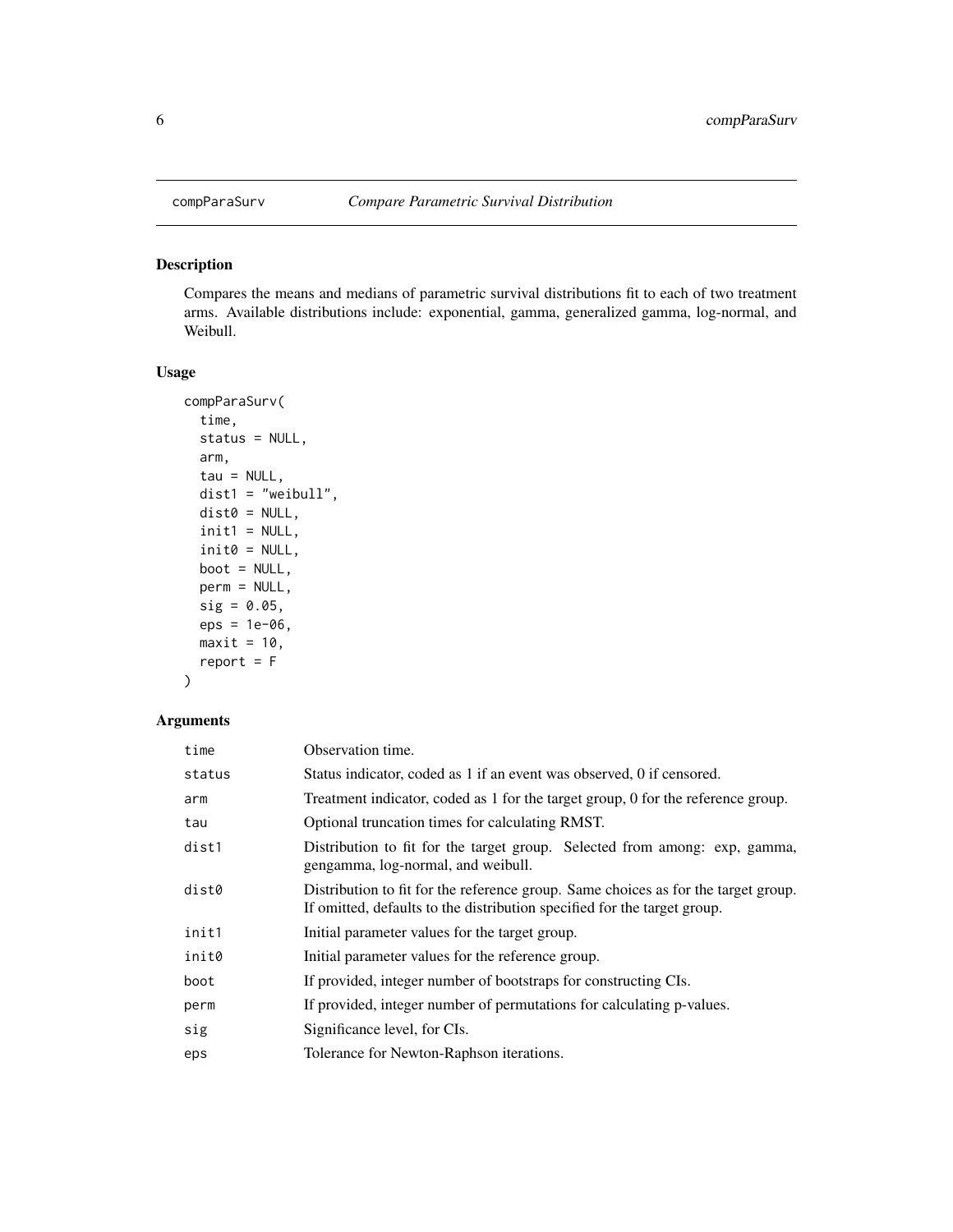#### <span id="page-6-0"></span>compParaSurv 7

| maxit  | Maximum number of NR iterations. |
|--------|----------------------------------|
| report | Report fitting progress?         |

#### Details

Status is encoded 0 for censored and 1 for observed. Arm is encoded 0 for reference, 1 for target. Tau is an optional numeric vector of truncation times for calculating restricted mean survival time, which is the area under the survival curve up to the specified truncation point.

#### Value

An object of class contrast containing the following:

Model1 The fitted model for the target group.

Model0 The fitted model for the reference group.

Contrast Contrasts of means and medians.

#### See Also

• Fitting function for parametric survival distributions [fitParaSurv](#page-16-1)

#### Examples

```
## Not run:
set.seed(100);
# Weibull and Weibull, different means and medians
n = 1e3;
## Target group
d1 = genData(n=n,dist="weibull",theta=c(1,1),p=0.2);
d1$arm = 1;
## Reference group
d0 = genData(n=n,dist="weibull",theta=c(1,2),p=0.2);d0$arm = 0;
## Overall data set
data = rbind(d1, d0);
## Comparison
comp = compParaSurv(time=data$time,status=data$status,arm=data$arm,tau=0.5,dist1="weibull");
# Gamma and Weibull, same mean, different medians, bootstrap CIs
## Target group
d1 = genData(n=n,dist='gamma",theta=c(2,2),p=0.2);d1$arm = 1;
## Reference group
d0 = genData(n=n,dist="weibull",theta=c(2,sqrt(pi)/2),p=0.2);
d0$arm = 0;
## Overall data set
data = rbind(d1, d0);## Comparison
comp = compParaSurv(time=data$time,status=data$status,arm=data$arm,
                    tau=0.5,dist1="gamma",dist0="weibull",boot=2e3);
```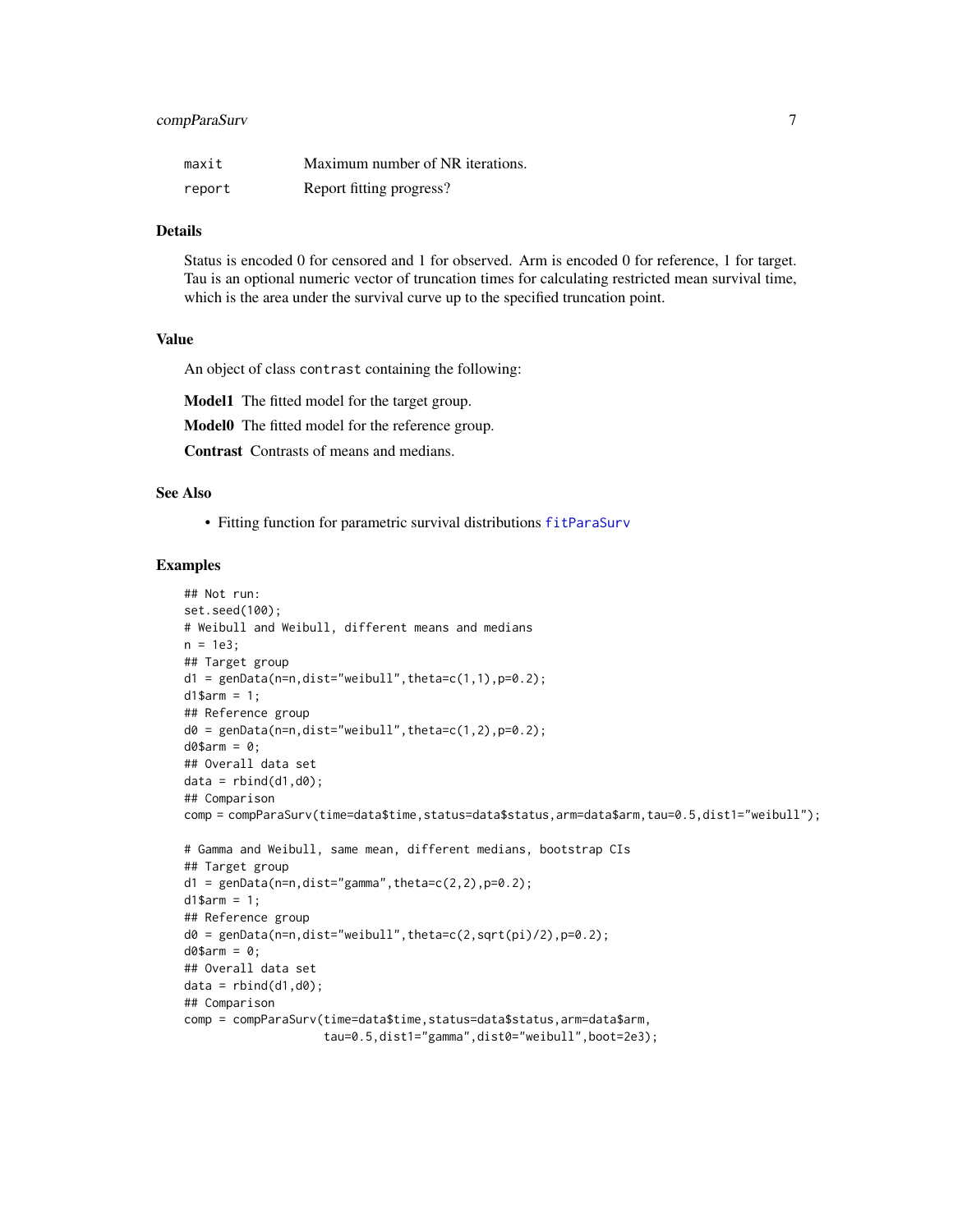```
# Weibull and Log-normal, different means, same median, permutation p.values
## Target group
d1 = genData(n=n,dist="log-normal",theta=c(0,2),p=0.2);d1$arm = 1;
## Reference group
d0 = genData(n=n,dist="weight", theta=c(2,sqrt(log(2))), p=0.2);d0$arm = 0;
## Overall data set
data = rbind(d1, d0);## Comparison
comp = compParaSurv(time=data$time,status=data$status,arm=data$arm,
                    tau=0.5,dist1="log-normal",dist0="weibull",perm=2e3);
```
## End(Not run)

contrast-class *Contrast of Survival Distributions.*

#### Description

Defines the object class returned by the comparison function.

#### Slots

- Dist1 Distribution fit to the target group, string.
- Dist0 Distribution fit to the reference group, string.
- Model1 Fitted model for the target group, fit.
- Model0 Fitted model for the reference group, fit.
- Location Contrasts of means and medians, data.frame.
- RMST Contrasts of RMSTs, data.frame.

defaultParam *Set Default Parameters*

#### Description

Function to select default parameter values for each distribution.

#### Usage

```
defaultParam(dist)
```
#### Arguments

dist String, distribution name.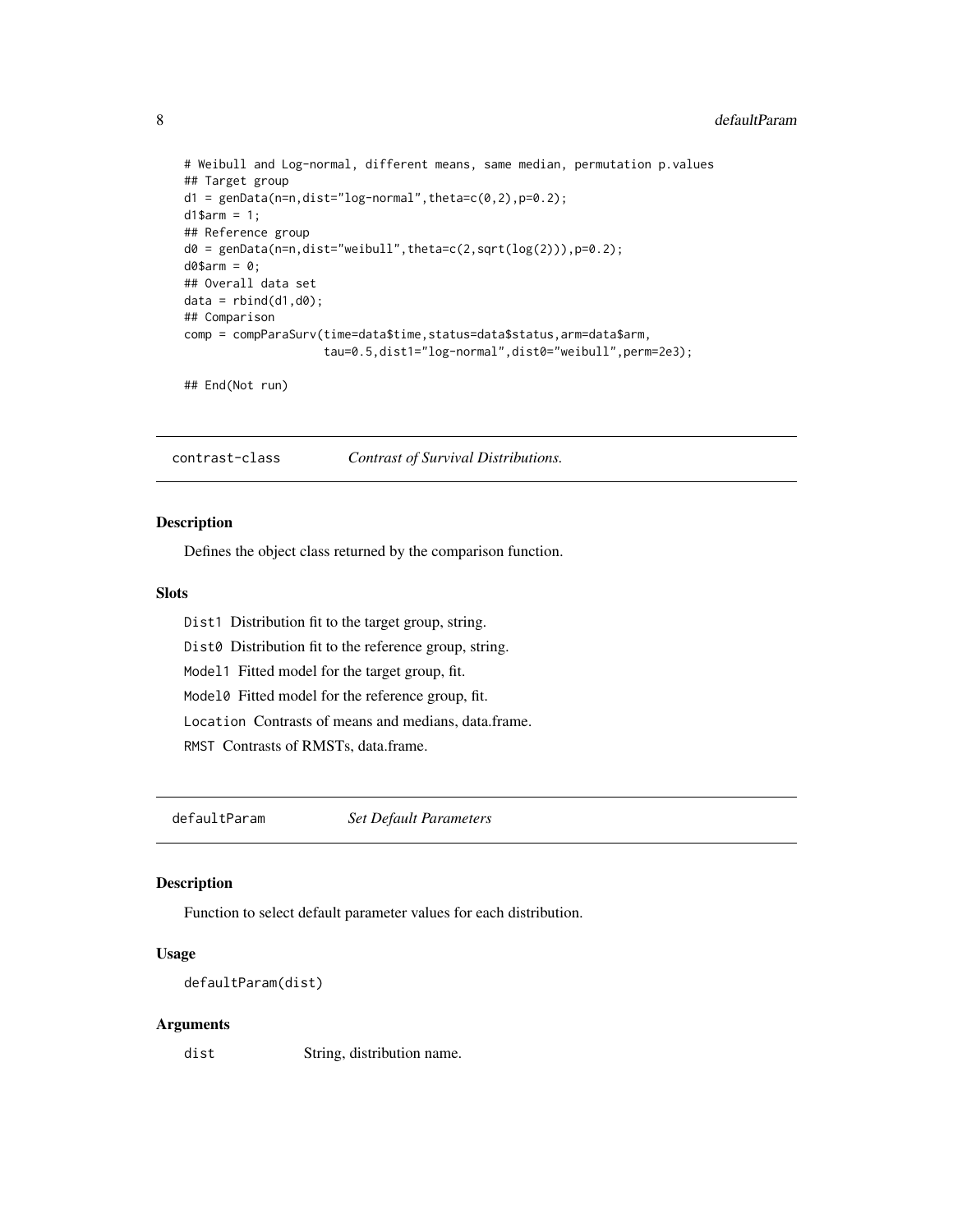#### <span id="page-8-0"></span>estDiff 9

# Value

Numeric parameter vector

estDiff *Difference of Estimates*

#### Description

Calculate CIs and p-value for the difference of estimated parameters

#### Usage

estDiff(t1, s1, t0, s0, sig = 0.05)

#### Arguments

| t <sub>1</sub> | Treatment estimate       |
|----------------|--------------------------|
| s <sub>1</sub> | Treatment standard error |
| t0             | Reference estimate       |
| s0             | Reference standard error |
| sig            | Significance level       |

#### Value

Data.frame containing estimated difference, its standard error, lower and upper confidence bounds, and a p-value assessing the null hypothesis of no difference.

estRatio *Ratio of Estimates*

#### Description

Calculate CIs and p-value for the ratio of estimated parameters

#### Usage

 $estRatio(t1, s1, t0, s0, sig = 0.05)$ 

| t1  | Treatment estimate       |
|-----|--------------------------|
| s1  | Treatment standard error |
| t0  | Reference estimate       |
| s0  | Reference standard error |
| sig | Significance level       |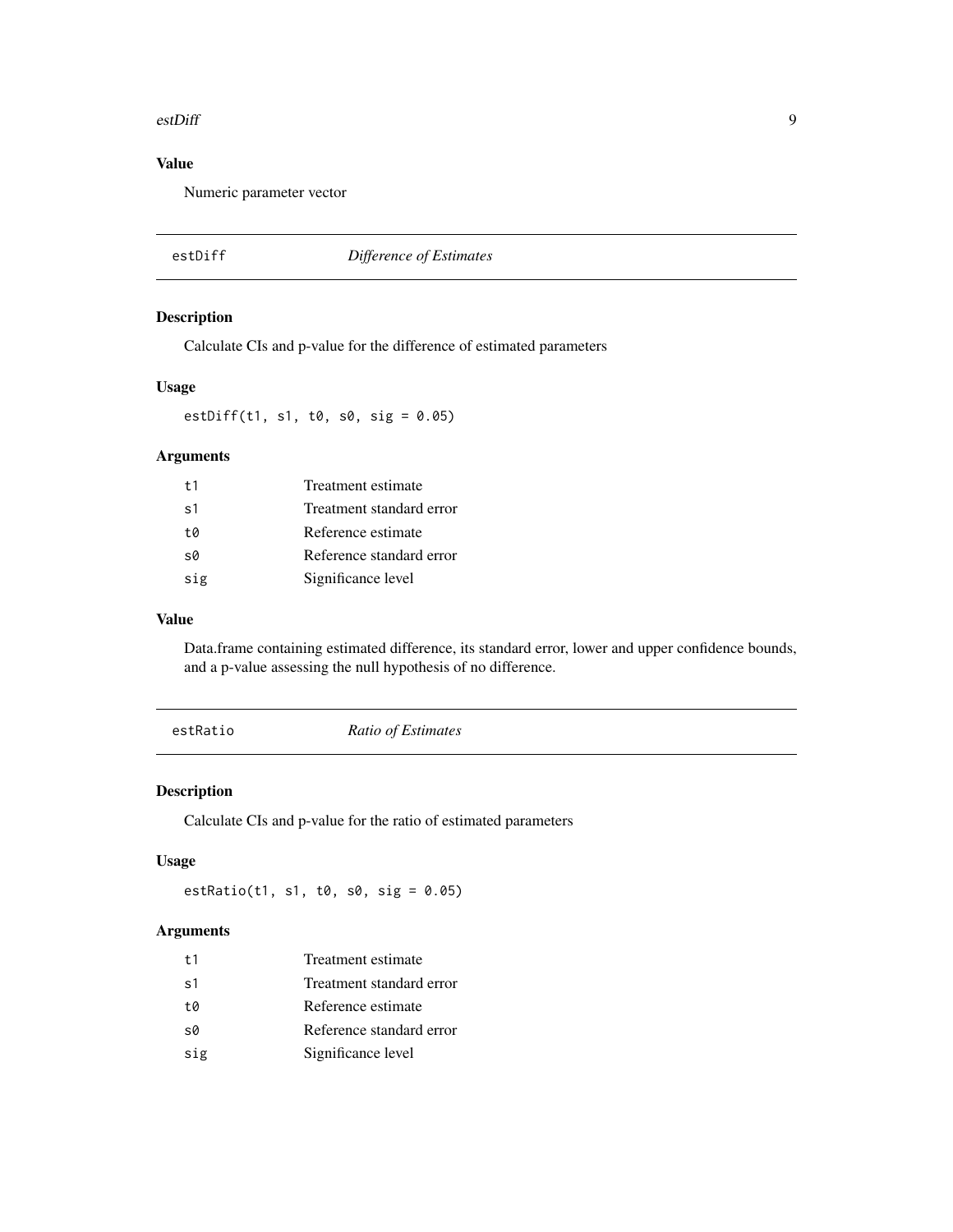#### Value

Data.frame containing estimated ratio, its standard error, lower and upper confidence bounds, and a p-value assessing the null hypothesis that the ratio is unity.

#### fit-class *Fitted Survival Distribution*

#### Description

Defines the object class returned by fitting functions.

# Slots

Distribution Fitted distribution, string.

Parameters Parameters, data.frame.

Information Information components, matrix.

Outcome Properties of the fitted distribution, data.frame.

RMST Estimated restricted mean survival times, data.frame

S Fitted survival function, function.

#### <span id="page-9-1"></span>fit.Exp *Exponential Distribution Parameter Estimation*

#### Description

Estimates parameters for exponential event times subject to non-informative right censoring. The exponential distribution is parameterized in terms of the rate  $\lambda$ :

$$
f(t) = \lambda e^{-\lambda t}, t > 0
$$

#### Usage

fit.Exp(time, status, sig =  $0.05$ , tau = NULL)

| time   | Numeric observation times.                                            |
|--------|-----------------------------------------------------------------------|
| status | Status indicator, coded as 1 if an event was observed, 0 if censored. |
| sig    | Significance level, for CIs.                                          |
| tau    | Optional truncation times for calculating RMSTs.                      |

<span id="page-9-0"></span>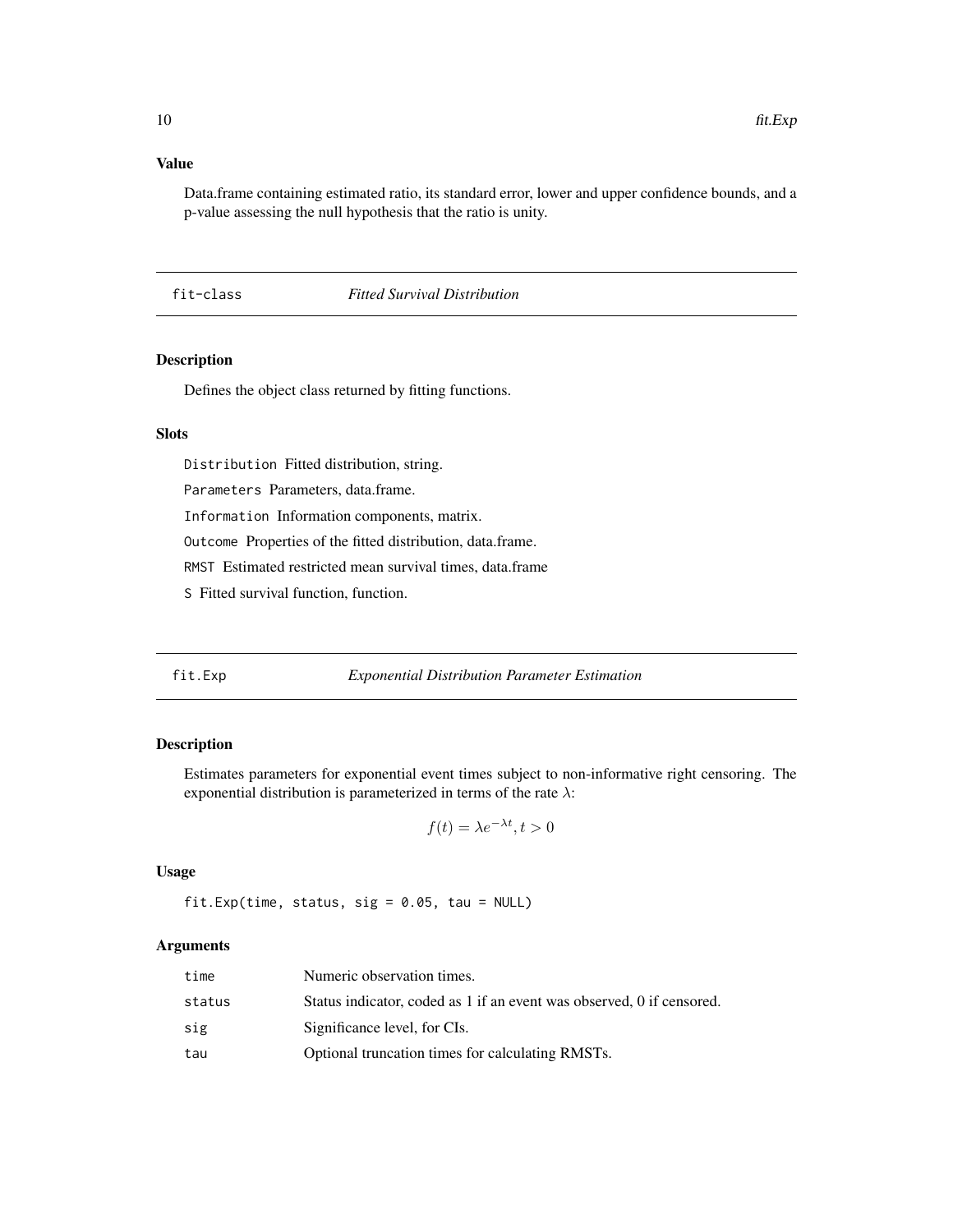#### <span id="page-10-0"></span>fit.Gamma 11

# Value

An object of class fit containing the following:

Parameters The estimated model parameters.

Information The observed information matrix.

Outcome The fitted mean, median, and variance of the time to event distribution.

RMST The estimated RMSTs, if tau was specified.

#### See Also

• Fitting function for parametric survival distributions [fitParaSurv](#page-16-1)

#### Examples

```
# Generate exponential data with 20% censoring
data = genData(n=1e3,dist="exp",theta=c(2),p=0.2);
# Estimate
fit = fitParaSurv(time=data$time,status=data$status,dist="exp");
```
<span id="page-10-1"></span>fit.Gamma *Gamma Distribution Parameter Estimation*

#### Description

Estimates parameters for gamma event times subject to non-informative right censoring. The gamma distribution is parameterized in terms of the shape  $\alpha$  and rate  $\lambda$ :

$$
f(t) = \frac{\lambda}{\Gamma(\alpha)} (\lambda t)^{\alpha - 1} e^{-\lambda t}, t > 0
$$

#### Usage

```
fit.Gamma(
  time,
  status,
 sig = 0.05,tau = NULL,init = NULL,eps = 1e-06,
 maxit = 10,
  report = FALSE
)
```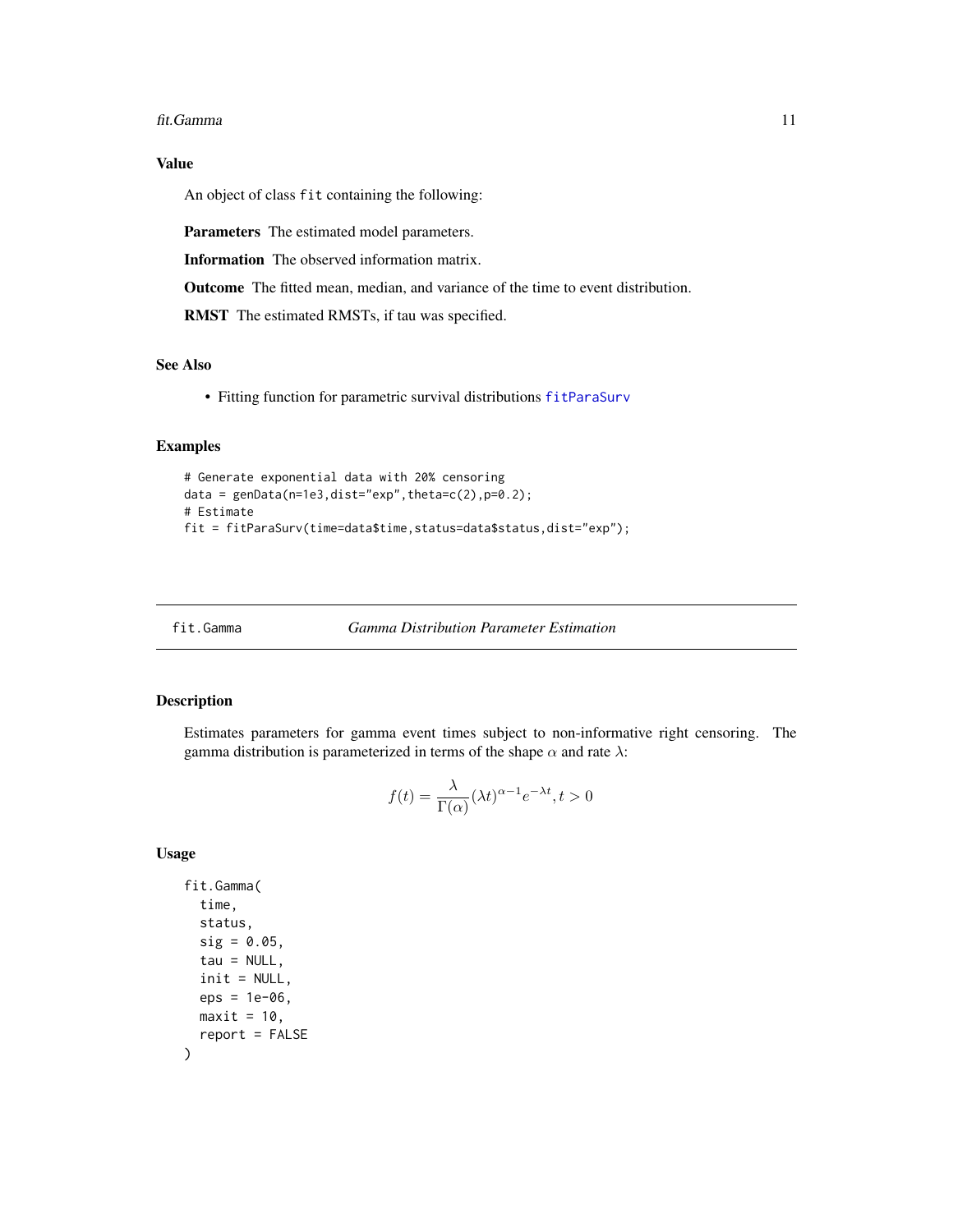#### <span id="page-11-0"></span>Arguments

| time   | Numeric observation times.                                                               |
|--------|------------------------------------------------------------------------------------------|
| status | Status indicator, coded as 1 if an event was observed, 0 if censored.                    |
| sig    | Significance level, for CIs.                                                             |
| tau    | Optional truncation times for calculating RMSTs.                                         |
| init   | Vector of initial values for shape $\alpha$ and rate $\lambda$ parameters, respectively. |
| eps    | Tolerance for Newton-Raphson iterations.                                                 |
| maxit  | Maximum number of NR iterations.                                                         |
| report | Report fitting progress?                                                                 |

#### Value

An object of class fit containing the following:

**Parameters** The estimated shape  $\alpha$  and rate  $\lambda$ . Information The observed information matrix. Outcome The fitted mean, median, and variance. RMST The estimated RMSTs, if tau was specified.

# See Also

• Fitting function for parametric survival distributions [fitParaSurv](#page-16-1)

#### Examples

```
# Generate Gamma data with 20% censoring.
data = genData(n=1e3,dist="gamma] , theta=c(2,2), p=0.2);
# Estimate
fit = fitParaSurv(time=data$time,status=data$status,dist="gamma");
```
fit.Gamma.Complete *Gamma Distribution Parameter Estimation without Censoring*

#### Description

Estimates parameters for gamma event times not subject to censoring.

#### Usage

```
fit.Gamma.Complete(time, eps = 1e-06)
```

| time | Observation times.                       |
|------|------------------------------------------|
| eps  | Tolerance for Newton-Raphson iterations. |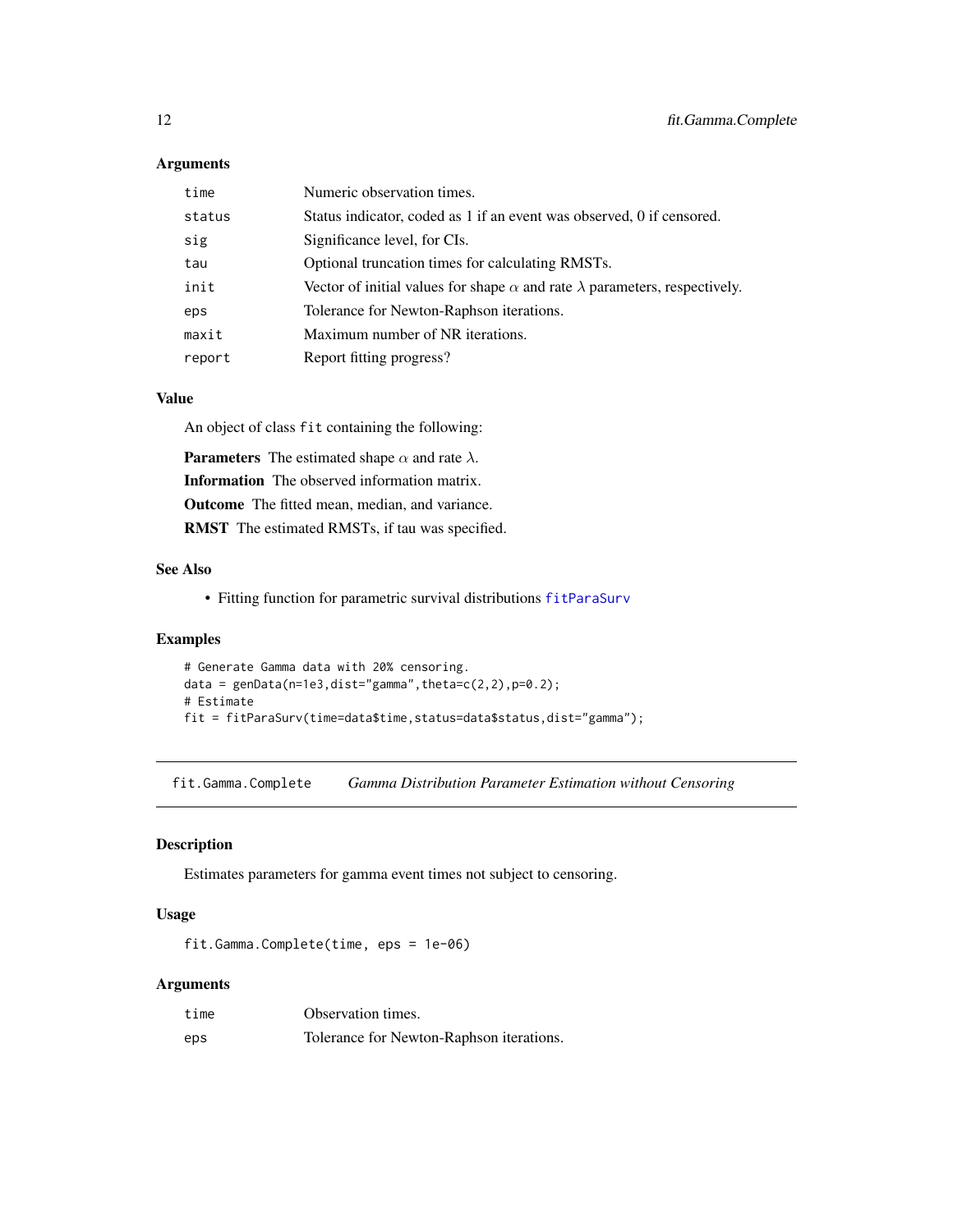<span id="page-12-1"></span><span id="page-12-0"></span>

Estimates parameters for generalized gamma event times subject to non-informative right censoring. The gamma distribution is parameterized in terms of the shape parameters  $(\alpha, \beta)$ , and the rate  $\lambda$ :

$$
f(t) = \frac{\beta \lambda}{\Gamma(\alpha)} (\lambda t)^{\alpha \beta - 1} e^{-(\lambda t)^{\beta}}, t > 0
$$

#### Usage

```
fit.GenGamma(
  time,
  status,
  sig = 0.05,
  tau = NULL,init,
  bL = 0.1,
  bU = 10,
  eps = 1e-06,
 maxit = 10,
  report = FALSE
)
```
#### Arguments

| time   | Numeric observation times.                                                                               |
|--------|----------------------------------------------------------------------------------------------------------|
| status | Status indicator, coded as 1 if an event was observed, 0 if censored.                                    |
| sig    | Significance level, for CIs.                                                                             |
| tau    | Optional truncation times for calculating RMSTs.                                                         |
| init   | Vector of initial values for the shape $\alpha$ , $\beta$ , and rate $\lambda$ parameters, respectively. |
| bL     | Lower limit on possible values for beta.                                                                 |
| bU     | Upper limit on possible values for beta.                                                                 |
| eps    | Tolerance for Newton-Raphson iterations.                                                                 |
| maxit  | Maximum number of NR iterations.                                                                         |
| report | Report fitting progress?                                                                                 |
|        |                                                                                                          |

#### Value

An object of class fit containing the following:

**Parameters** The estimated shape  $(\alpha, \beta)$  and rate  $\lambda$  parameters. Information The observed information matrix. Outcome The fitted mean, median, and variance.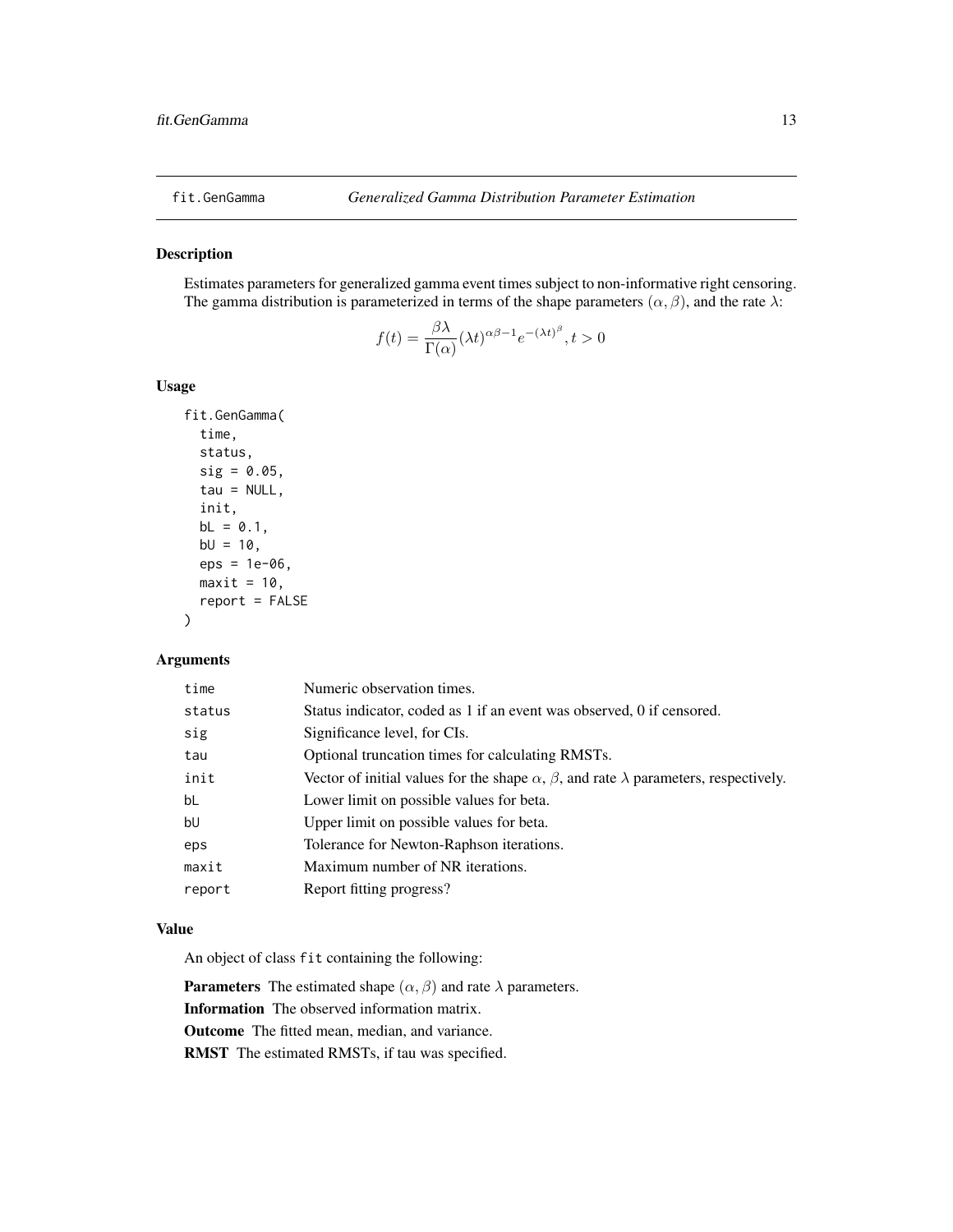#### See Also

• Fitting function for parametric survival distributions [fitParaSurv](#page-16-1)

#### Examples

```
set.seed(103);
# Generalized Gamma data with 20% censoring.
data = genData(n=1e4,dist="gen-gamma", theta=c(2,2,2), p=0.2);# Estimate
fit = fitParaSurv(time=data$time,status=data$status,dist="gen-gamma",report=TRUE);
```
fit.GenGamma.Complete *Initialization for Generalized Gamma*

#### Description

Initializes the parameters for the generalized gamma distribution via maximum likelihood.

#### Usage

fit.GenGamma.Complete(time, bL, bU)

#### Arguments

| time | Observed event times.                    |
|------|------------------------------------------|
| bl   | Lower limit on possible values for beta. |
| bU   | Upper limit on possible values for beta. |

#### Value

3x1 numeric vector of estimated parameters,  $\alpha$ ,  $\beta$ ,  $\lambda$ .

<span id="page-13-1"></span>

| fit.LogNormal | Log-Normal Distribution Parameter Estimation |  |
|---------------|----------------------------------------------|--|
|---------------|----------------------------------------------|--|

#### Description

Estimates parameters for log-normal event times subject to non-informative right censoring. The log-normal distribution is parameterized in terms of the location  $\mu$  and scale  $\sigma$ :

$$
f(t) = \phi\left(\frac{\ln t - \mu}{\sigma}\right) \frac{1}{t\sigma}, t > 0
$$

<span id="page-13-0"></span>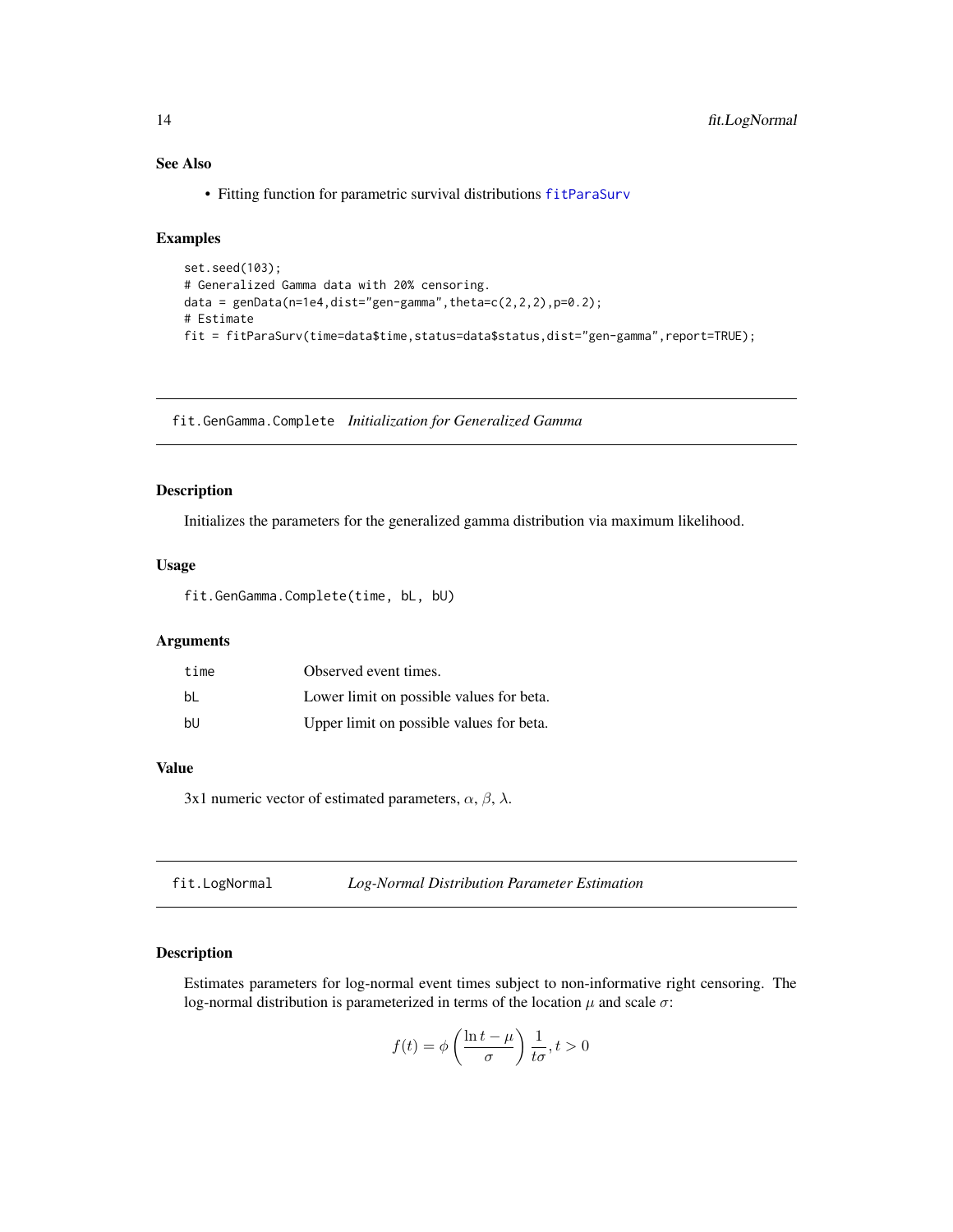#### fit.LogNormal 15

#### Usage

```
fit.LogNormal(
  time,
  status,
 sig = 0.05,tau = NULL,init = NULL,
  eps = 1e-06,
 maxit = 10,
 report = F\lambda
```
#### Arguments

| time   | Numeric observation times.                                            |
|--------|-----------------------------------------------------------------------|
| status | Status indicator, coded as 1 if an event was observed, 0 if censored. |
| sig    | Significance level, for CIs.                                          |
| tau    | Optional truncation times for calculating RMSTs.                      |
| init   | Vecotor of initial values for the location $\mu$ and scale $\sigma$ . |
| eps    | Tolerance for Newton-Raphson iterations.                              |
| maxit  | Maximum number of NR iterations.                                      |
| report | Report fitting progress?                                              |

#### Value

An object of class fit containing the following:

**Parameters** The estimated location  $\mu$  and scale  $\sigma$ .

Information The observed information matrix.

Outcome The fitted mean, median, and variance.

RMST The estimated RMSTs, if tau was specified.

# See Also

• Fitting function for parametric survival distributions [fitParaSurv](#page-16-1)

#### Examples

```
# Generate Log-Normal data with 20% censoring.
data = genData(n=1e3,dist="log-normal",theta=c(0,2),p=0.2);# Estimate
fit = fitParaSurv(time=data$time,status=data$status,dist="log-normal");
```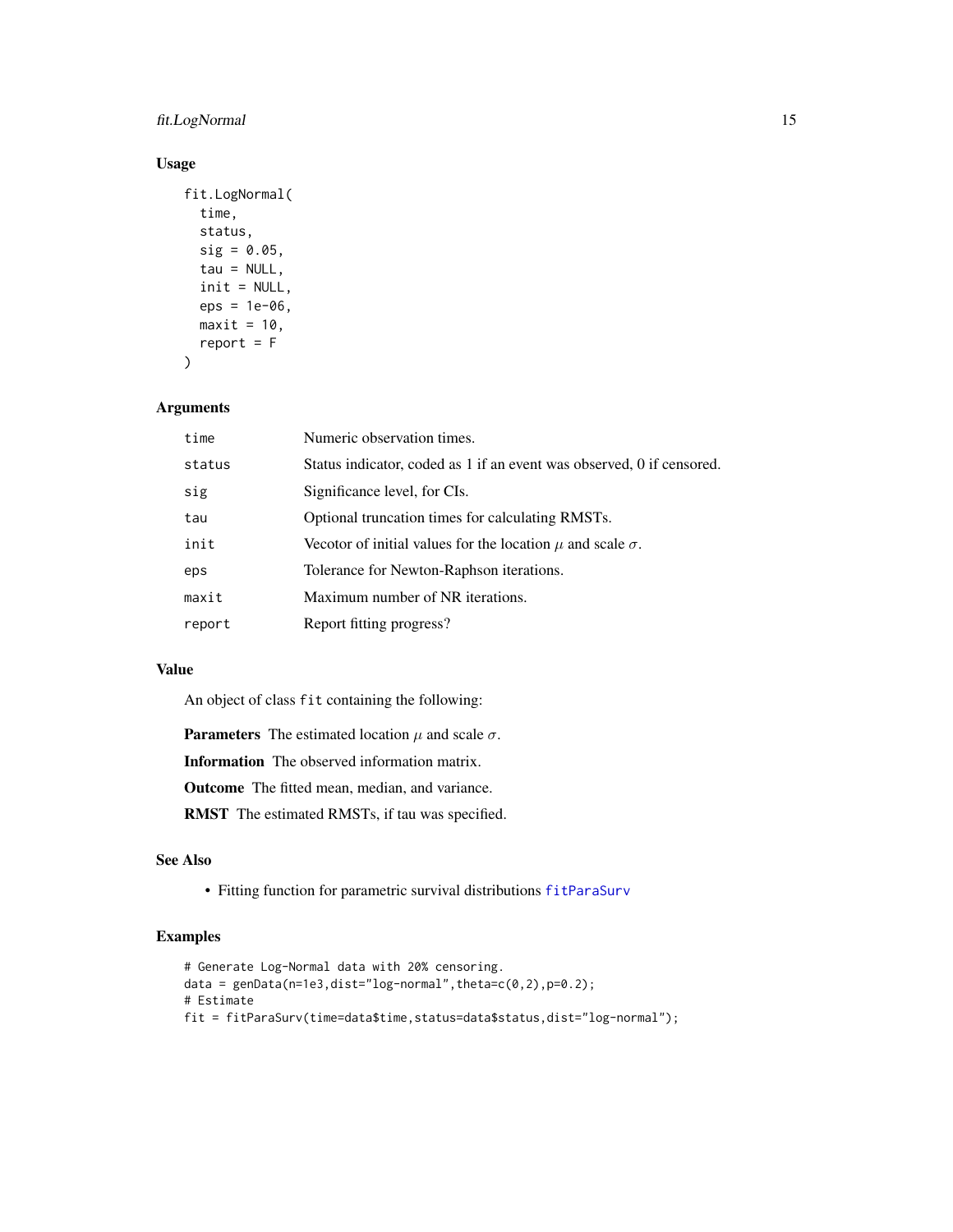Estimates parameters for Weibull event times subject to non-informative right censoring. The Weibull distribution is parameterized in terms of the shape  $\alpha$  and rate  $\lambda$ :

$$
f(t) = \alpha \lambda^{\alpha} t^{\alpha - 1} e^{-(\lambda t)^{\alpha}}, t > 0
$$

#### Usage

```
fit.Weibull(time, status, sig = 0.05, tau = NULL, init = NULL)
```
#### Arguments

| time   | Numierc observation times.                                            |
|--------|-----------------------------------------------------------------------|
| status | Status indicator, coded as 1 if an event was observed, 0 if censored. |
| sig    | Significance level, for CIs.                                          |
| tau    | Optional truncation times for calculating RMSTs                       |
| init   | Numeric vector containing the initial value for $\alpha$ .            |

# Value

An object of class fit containing the following:

**Parameters** The estimated shape  $\alpha$  and rate  $\lambda$ .

Information The observed information matrix.

Outcome The fitted mean, median, and variance.

RMST The estimated RMSTs, if tau was specified.

#### See Also

• Fitting function for parametric survival distributions [fitParaSurv](#page-16-1)

#### Examples

```
# Generate Weibull data with 20% censoring
data = genData(n=1e3,dist="weibull",theta=c(2,2),p=0.2);
# Estimate
fit = fitParaSurv(time=data$time,status=data$status,dist="weibull");
```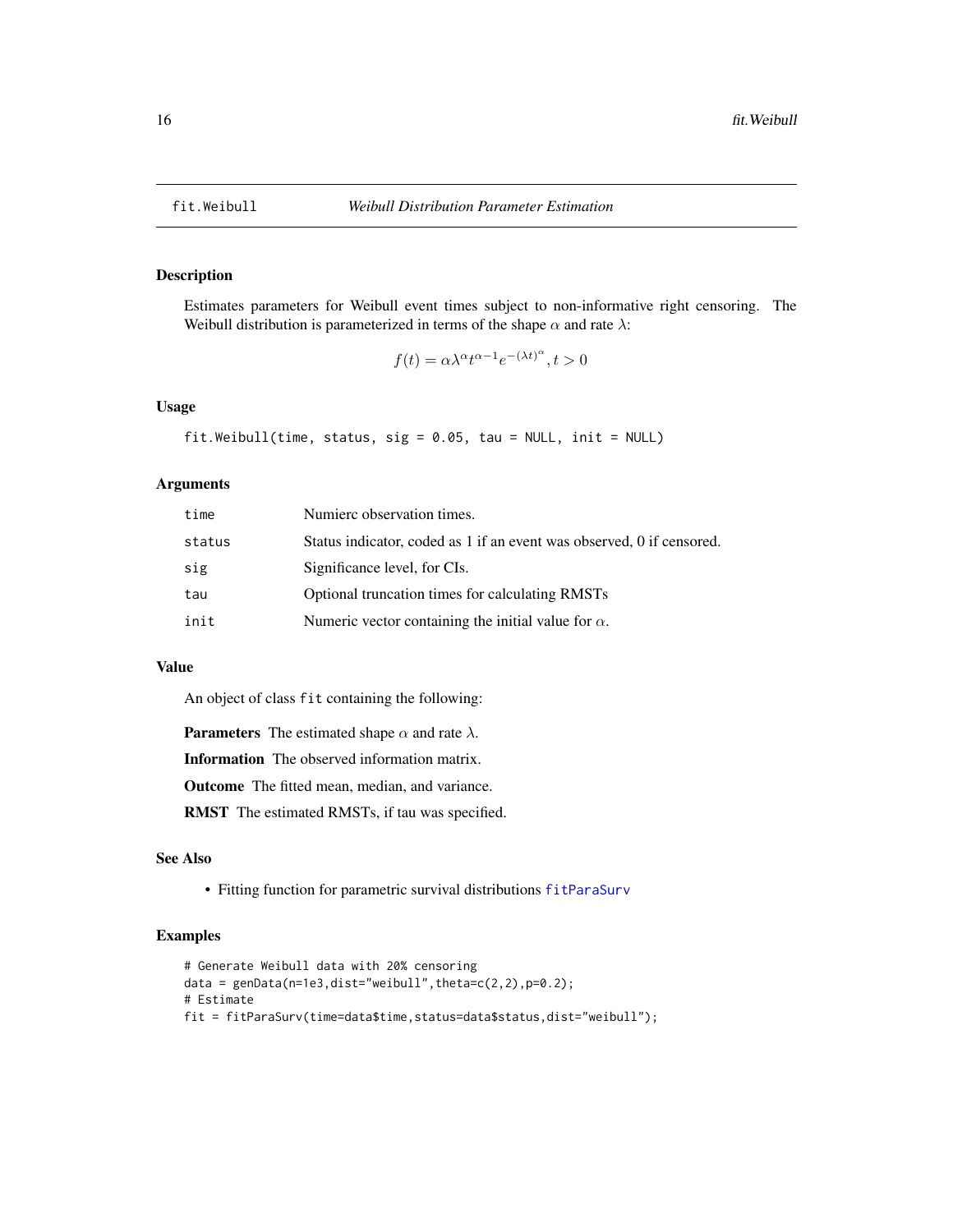<span id="page-16-1"></span><span id="page-16-0"></span>

Estimates parametric survival distributions using event times subject to non-informative right censoring. Available distributions include: exponential, gamma, generalized gamma, log-normal, and Weibull.

#### Usage

```
fitParaSurv(
  time,
  status = NULL,
 dist = "weibull",
 tau = NULL,sig = 0.05,init = NULL,bL = 0.1,
 bU = 10,
 eps = 1e-06,
 maxit = 10,
 report = F)
```

| time   | Numeric observation times.                                                                           |
|--------|------------------------------------------------------------------------------------------------------|
| status | Status indicator, coded as 1 if observed, 0 if censored.                                             |
| dist   | String, distribution to fit, selected from among: exp, gamma, gen-gamma log-<br>normal, and weibull. |
| tau    | Optional truncation time for calculating RMSTs.                                                      |
| sig    | Significance level, for CIs.                                                                         |
| init   | Numeric vector of initial parameters. See individual distributions for parameter<br>order.           |
| bL     | If dist="gen-gamma", lower limit on possible values for beta.                                        |
| bU     | If dist="gen-gamma", upper limit on possible values for beta.                                        |
| eps    | Tolerance for Newton-Raphson iterations.                                                             |
| maxit  | Maximum number of NR iterations.                                                                     |
| report | Report fitting progress?                                                                             |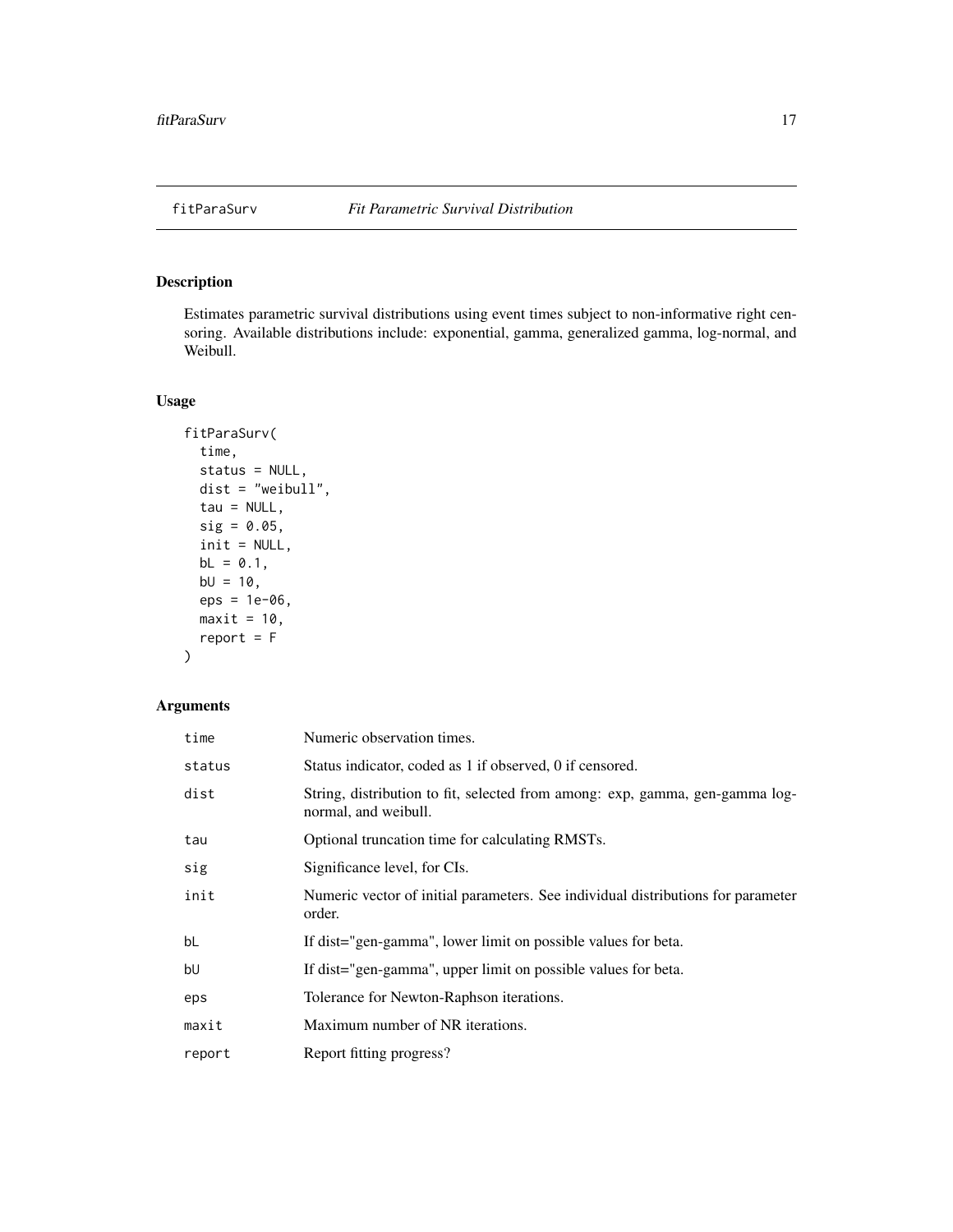<span id="page-17-0"></span>18 genData

#### Value

An object of class fit containing the following:

Parameters The estimated shape and rate parameters. Information The observed information matrix. Outcome The fitted mean, median, and variance. RMST The estimated RMSTs, if tau was specified.

# See Also

- Between group comparison of survival experience [compParaSurv](#page-5-1)
- Exponential distribution [fit.Exp](#page-9-1)
- Gamma distribution [fit.Gamma](#page-10-1)
- Generalized gamma distribution [fit.GenGamma](#page-12-1)
- Log-normal distribution [fit.LogNormal](#page-13-1)
- Weibull distribution [fit.Weibull](#page-15-1)

# Examples

```
# Generate Gamma data with 20% censoring
D = genData(n=1e3,dist="gamma" and n=0.2);
# Fit gamma distribution
M = fitParaSurv(time=D$time,status=D$status,dist="gamma");
# Generate Weibull data with 10% censoring
D = genData(n=1e3,dist="weight", theta=c(2,2), p=0.1);# Fit weibull distribution, calculate RMST at tau=0.5
M = fitParaSurv(time=D$time,status=D$status,dist="weibull",tau=0.5);
```
genData *Data Generation with Censoring*

#### Description

Generates data from survival distributions as parameterized in this package, with optional noninformative random right censoring.

#### Usage

genData(n, dist = "exp", theta = NULL,  $p = 0$ )

| n.    | Integer sample size.                                                                                     |
|-------|----------------------------------------------------------------------------------------------------------|
| dist  | String, distribution name selected from among: "exp", "gamma", "gen-gamma", "log-<br>normal", "weibull". |
| theta | Numeric parameter vector. Elements will vary according to the distribution.                              |
| p     | Expected censoring proportion.                                                                           |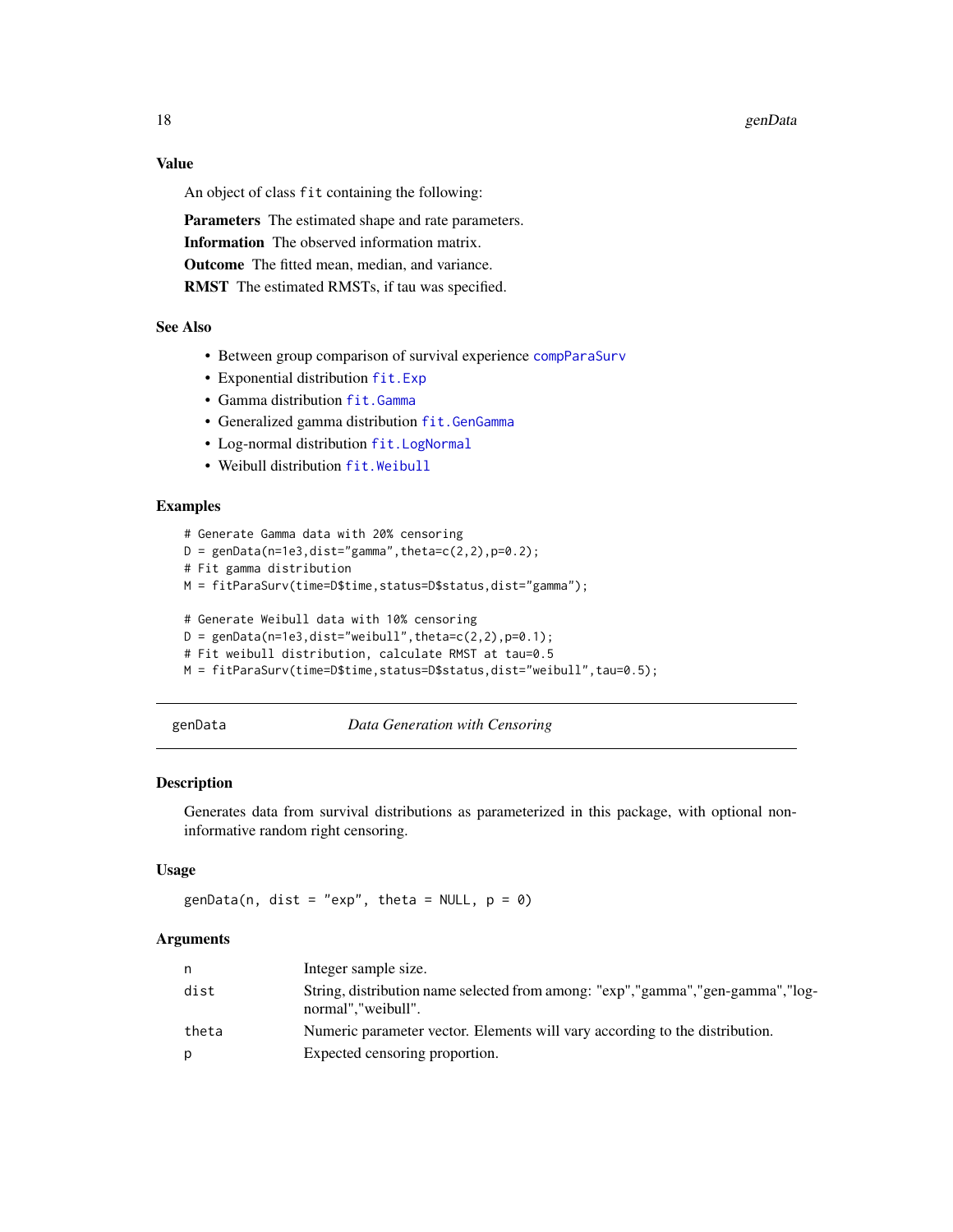<span id="page-18-0"></span>matInv 19

#### Details

The parameter vector theta should contain the following elements, in order, depending on the distribution:

**Exponential Rate**  $\lambda$ **. Gamma** Shape  $\alpha$ , rate  $\lambda$ . **Generalized Gamma** Shape 1  $\alpha$ , shape 2  $\beta$ , rate  $\lambda$ . **Log-Normal** Locaion  $\mu$ , scale  $\sigma$ . Weibull Shape  $\alpha$ , rate  $\lambda$ .

#### Value

data.frame including the observation times and status indicators.

#### Examples

```
# Gamma event times with shape 2 and rate 2
# Expected censoring proportion of 20%
data = genData(n=1e3,dist="gamma] , theta=c(2,2), p=0.20);
# Generalized gamma event times with shapes (2,3) and rate 1
# Expected censoring proportion of 15%
data = genData(n=1e3,dist="gen-gamma", theta=c(2,3,1), p=0.15);# Log-normal event times with location 0 and rate 1
# Expected censoring proportion of 10%
data = genData(n=1e3,dist="log-normal",theta=c(0,1),p=0.10);
# Weibull event times with shape 2 and rate 2
# Expected censoring proportion of 5%
data = genData(n=1e3,dist="weibull",theta=c(2,2),p=0.05);
```
matInv *Matrix Inverse*

#### Description

Calcualtes  $A^{-1}$ .

#### Usage

matInv(A)

#### Arguments

A Numeric matrix.

#### Value

Numeric matrix.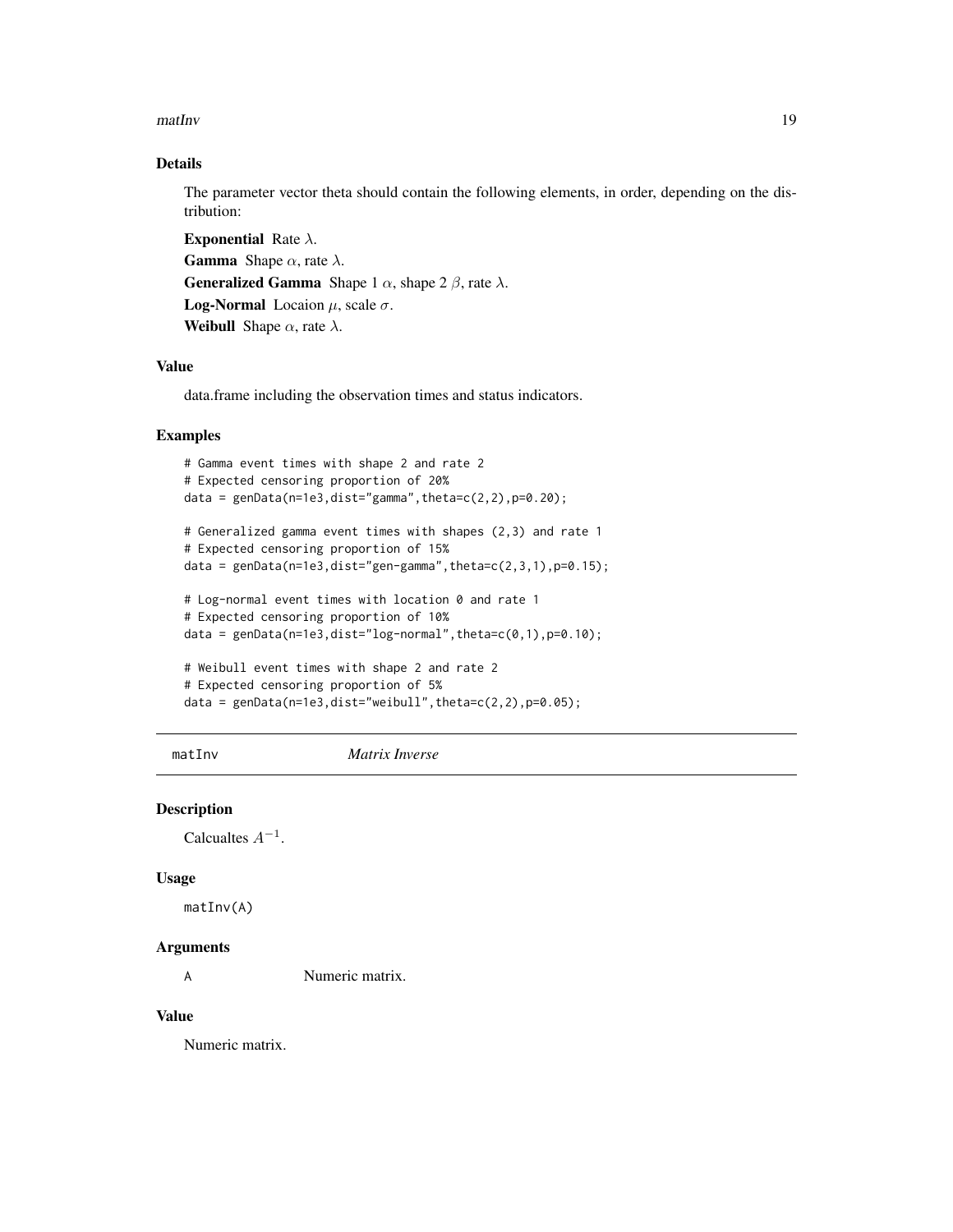<span id="page-19-0"></span>

Calculates the product  $A'B$ .

#### Usage

matIP(A, B)

# Arguments

| А | Numeric matrix. |
|---|-----------------|
| B | Numeric matrix. |

### Value

Numeric matrix.

#### matOP *Matrix Outer Product*

# Description

Calculates the outer product  $AB'$ .

# Usage

matOP(A, B)

# Arguments

|          | Numeric matrix. |
|----------|-----------------|
| <b>R</b> | Numeric matrix. |

# Value

Numeric matrix.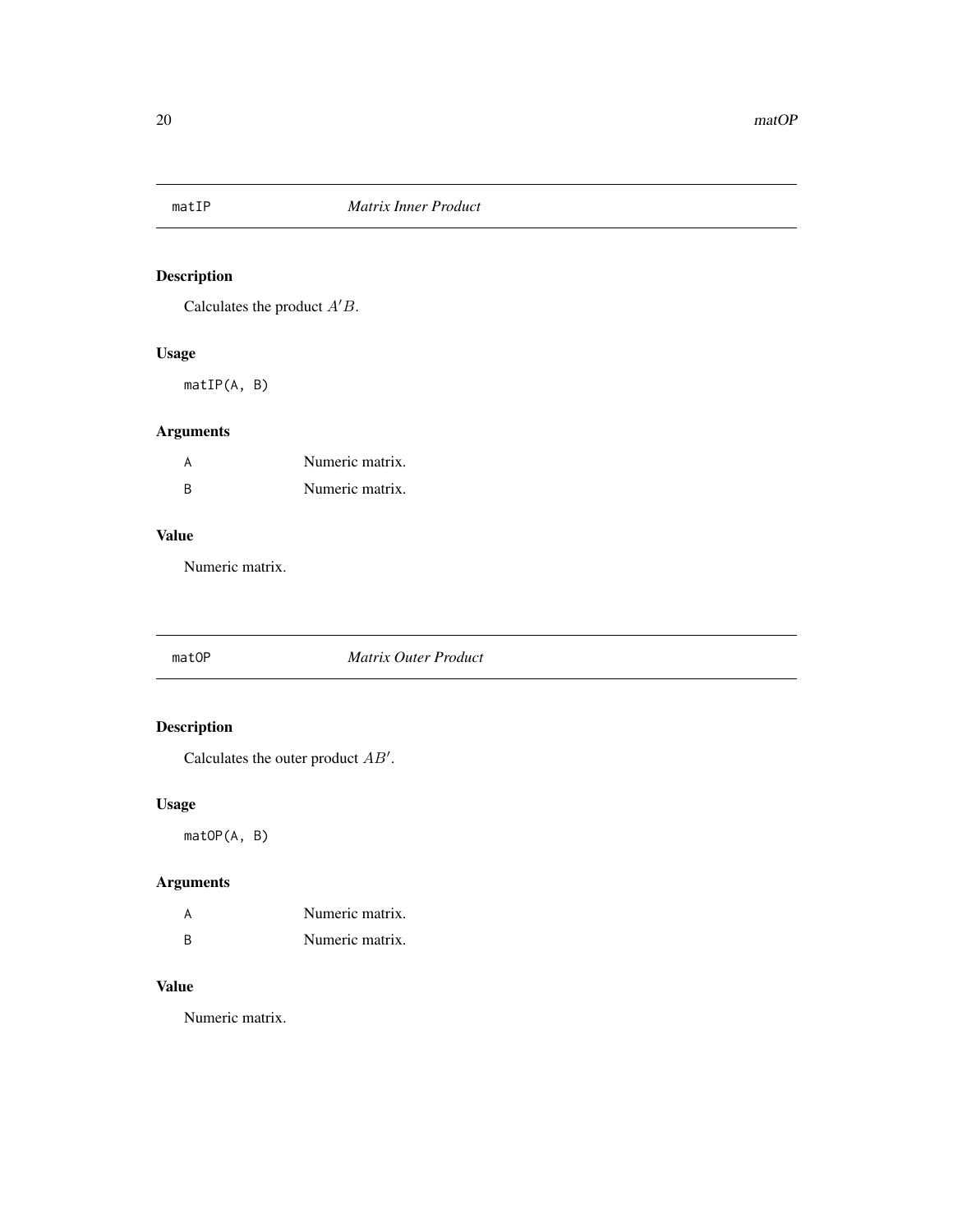<span id="page-20-0"></span>

Calculates the quadratic form  $X'AX$ .

# Usage

matQF(X, A)

# Arguments

| Numeric matrix. |
|-----------------|
| Numeric matrix. |

# Value

Numeric matrix.

# MMP *Matrix Matrix Product*

# Description

Calculates the product AB.

# Usage

MMP(A, B)

# Arguments

| A        | Numeric matrix. |
|----------|-----------------|
| <b>R</b> | Numeric matrix. |

# Value

Numeric matrix.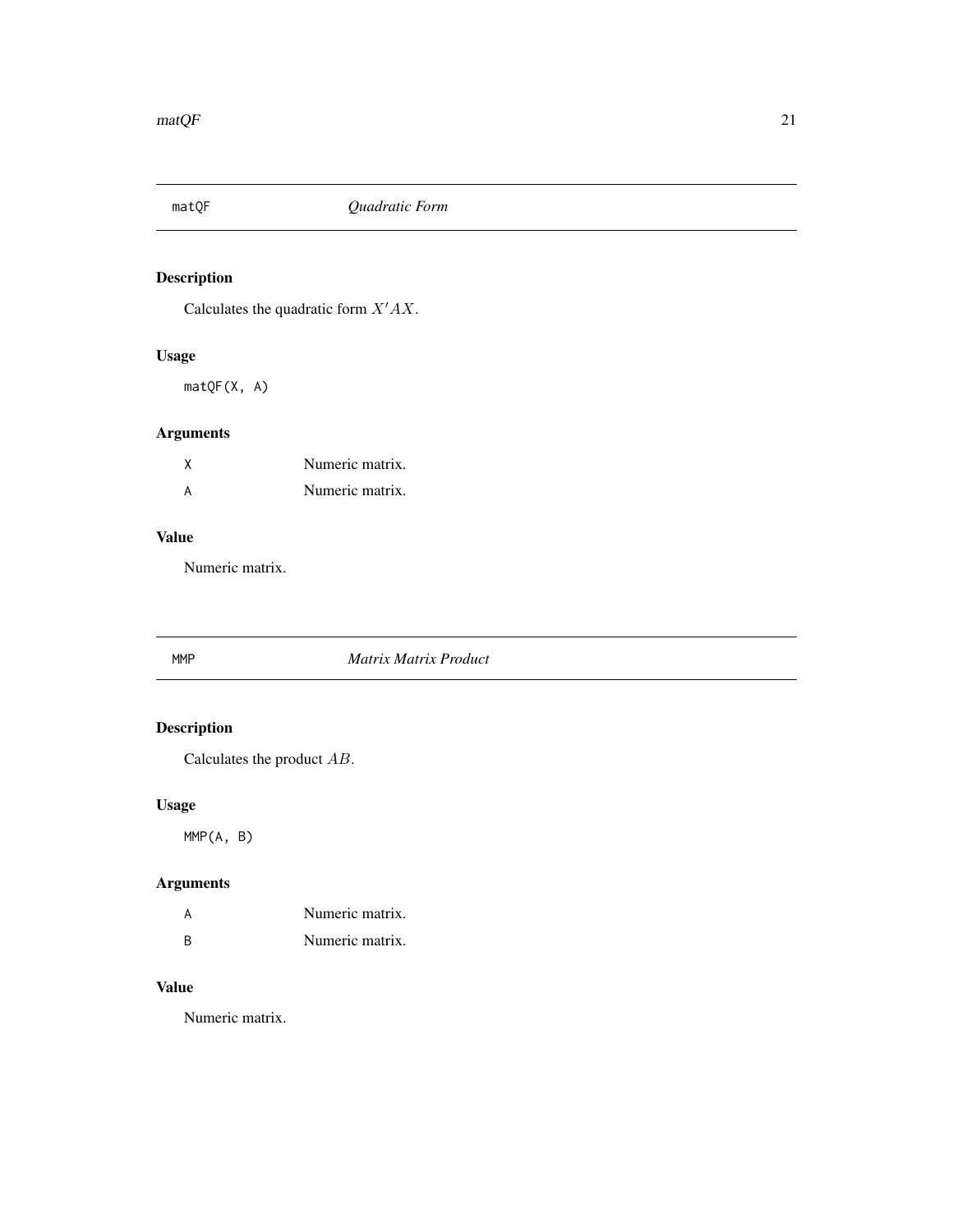<span id="page-21-0"></span>

Calculates the tau-year RMST for a fitted parametric model.

#### Usage

paraRMST(fit, sig = 0.05, tau)

#### Arguments

| fit | Fitted parametric survival distribution. |
|-----|------------------------------------------|
| sig | Significance level, for CIs.             |
| tau | Numeric vector of truncation times.      |

#### Value

Data.table containing the estimated RMST at each truncation time.

#### Examples

```
# Generate Weibull data with 20% censoring.
data = genData(n=1e3,dist="weibull",theta=c(2,0.5),p=0.2);
fit = fitParaSurv(time=data$time,status=data$status,dist="weibull");
rmst = paraRMST(fit=fit,tau=c(0.5,1.0,1.5,2.0));
```

```
# Generate Gamma data with 10% censoring.
data = genData(n=1e3,dist="gamma] , theta=c(2,2), p=0.10);
fit = fitParaSurv(time=data$time,status=data$status,dist="gamma");
rmst = paraRMST(fit=fit,tau=c(0.5,1.0,1.5,2.0));
```
permP *Permutation P Value*

#### Description

Calculates permutation p-values for location and RMST estimates.

#### Usage

 $permP(d1, d0, tau, dist1, dist0, B = 1999)$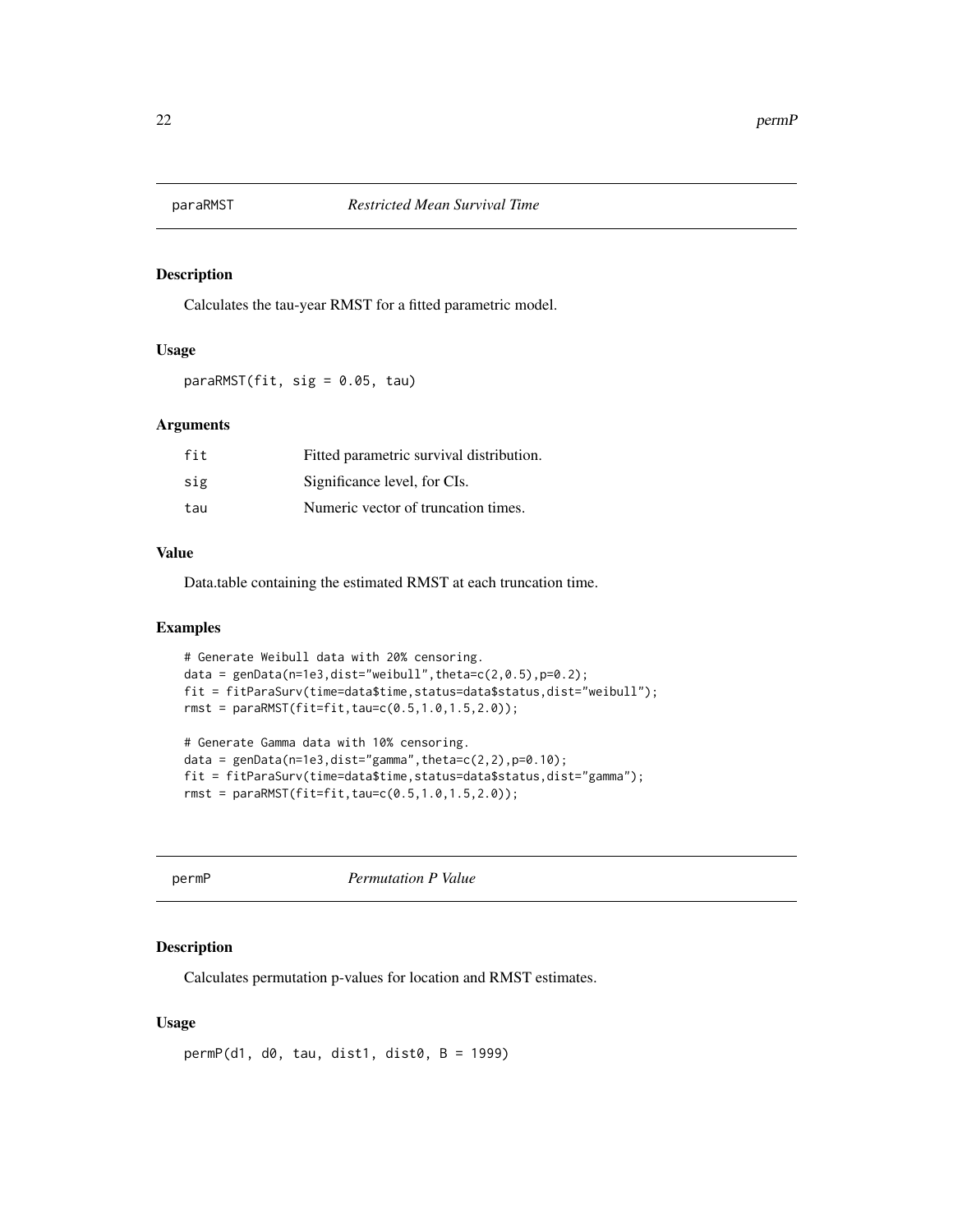#### <span id="page-22-0"></span>print.contrast 23

# Arguments

| d1    | Target data.frame containing time and status.                            |
|-------|--------------------------------------------------------------------------|
| d0    | Reference data.frame containing time and status.                         |
| tau   | Optional truncation times for calculating restricted mean survival time. |
| dist1 | String, target distribution.                                             |
| dist0 | String, reference distribution.                                          |
| B     | Number of resamples.                                                     |

#### Value

List containing data.frames with the bootstrap CIs for the location and RMST estimates.

print.contrast *Print Method for a Contrast of Survival Distributions.*

# Description

Print method for an object of class contrast.

#### Usage

## S3 method for class 'contrast'  $print(x, \ldots)$ 

#### Arguments

|   | A contrast object. |
|---|--------------------|
| . | Unused.            |

print.fit *Print Method for Fitted Survival Distributions*

# Description

Print method for objects of class fit.

### Usage

## S3 method for class 'fit'  $print(x, \ldots)$ 

| X | An object of class fit. |
|---|-------------------------|
| . | Unused.                 |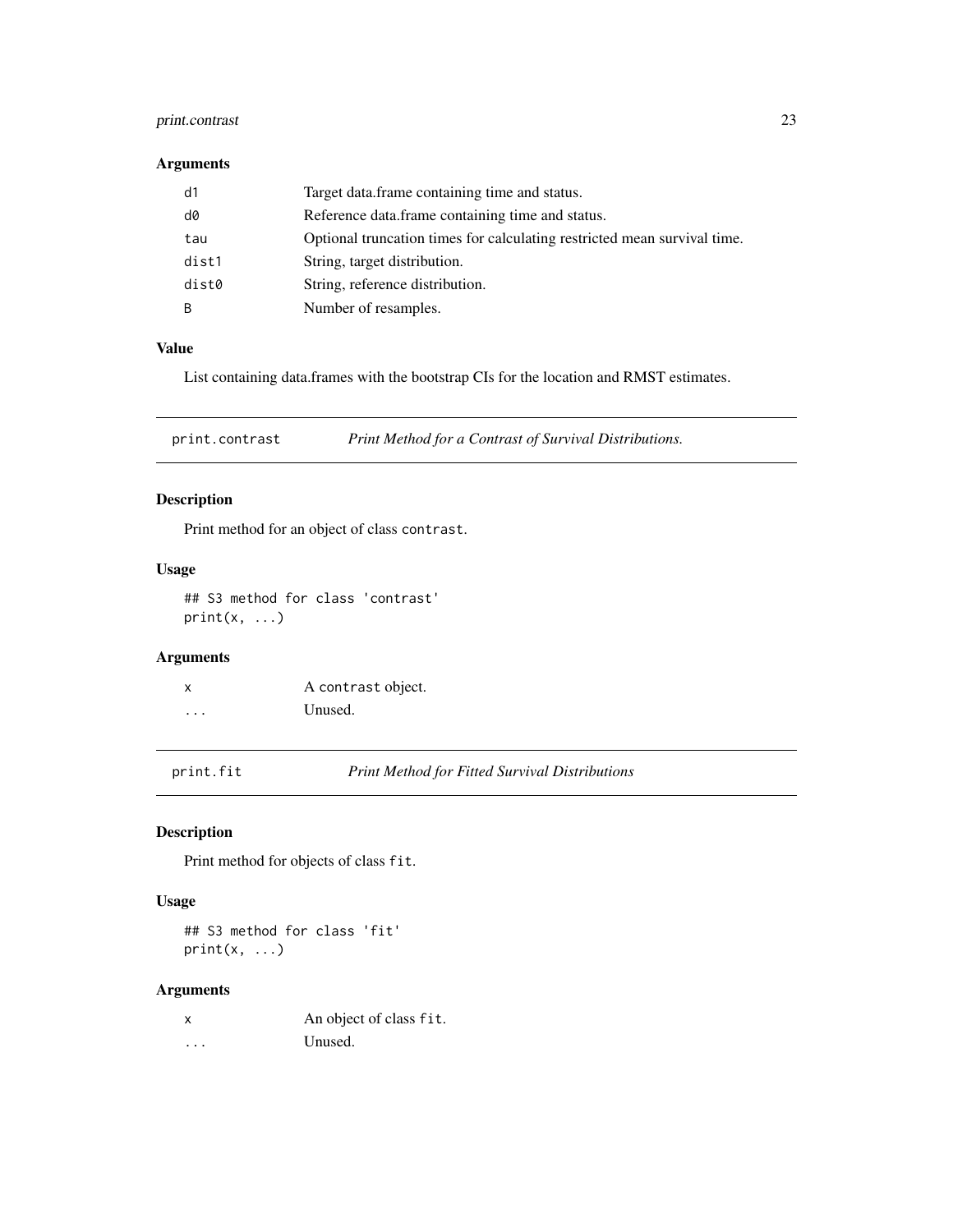<span id="page-23-0"></span>

Quantile function for the Weibull distribution. See [fit.Weibull](#page-15-1) for the parameterization.

#### Usage

qWeibull(p,  $a = 1$ ,  $l = 1$ )

#### Arguments

| р | Probability. |
|---|--------------|
| a | Shape.       |
| 1 | Rate.        |

# Value

Scalar quantile.

|--|--|

# Description

Generates a resampled data.frame with replacement.

#### Usage

```
resample(data)
```
#### Arguments

data Input data.farme

#### Value

Data.frame resampled from the input.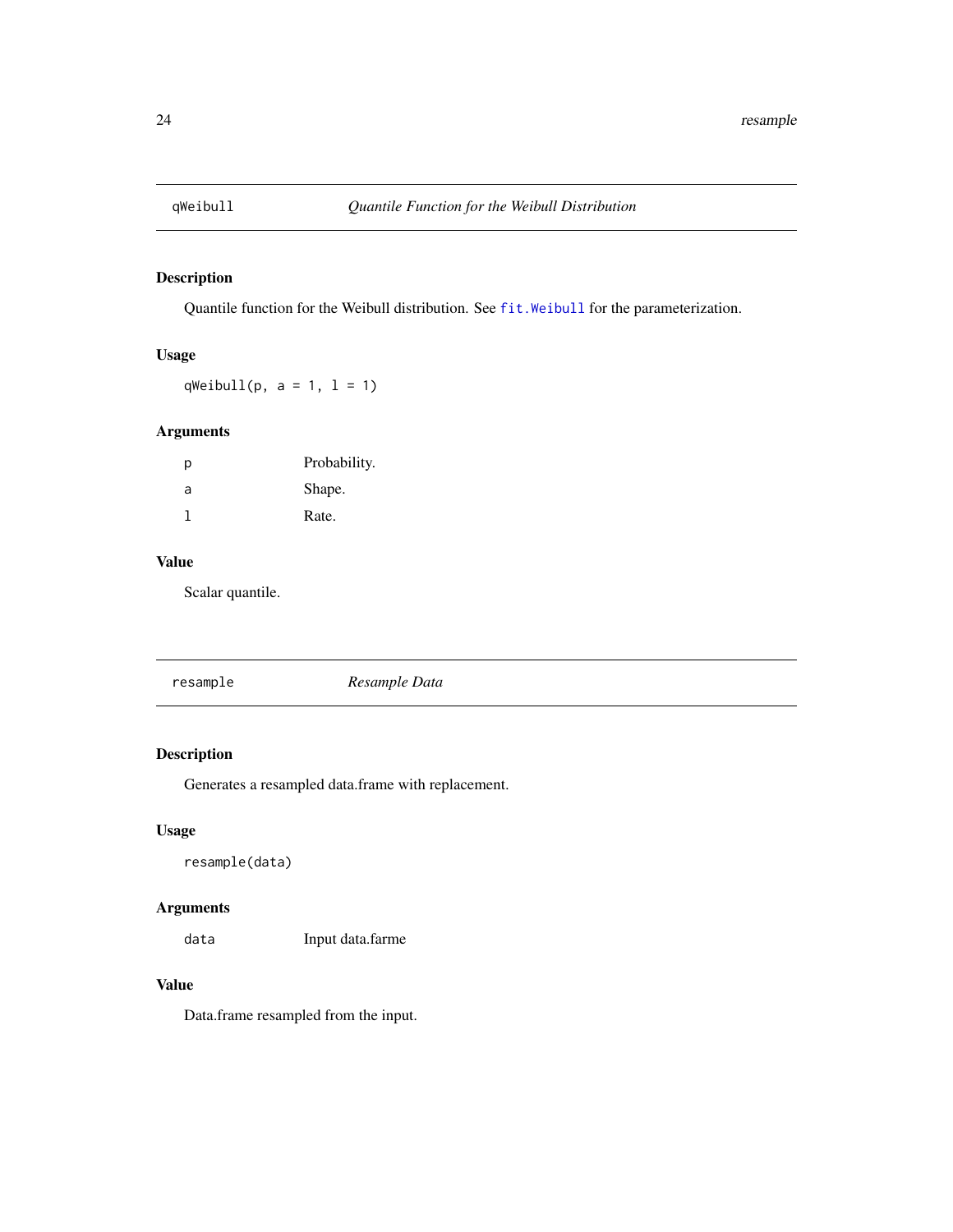<span id="page-24-0"></span>

Generates gamma event times with shape parameter  $\alpha$  and rate parameter  $\lambda$ . See fit. Gamma for the parameterization. If a censoring proportion  $p$  is provided, the event times are subject to noninformative random right censoring.

#### Usage

 $rGamma(n, a = 1, 1 = 1, p = 0)$ 

#### Arguments

|   | Sample size.                   |
|---|--------------------------------|
| a | Shape.                         |
|   | Rate.                          |
|   | Expected censoring proportion. |

#### Value

Data.frame including the observation times and status indicators.

| rGenGamma | Simulation from the Generalized Gamma Distribution |
|-----------|----------------------------------------------------|
|-----------|----------------------------------------------------|

#### Description

Generates generalized gamma event times with shape parameters  $(\alpha, \beta)$ , and rate parameter  $\lambda$ . See fit. GenGamma for the parameterization. If a censoring proportion  $p$  is provided, the event times are subject to non-informative random right censoring.

#### Usage

rGenGamma(n,  $a = 1$ ,  $b = 1$ ,  $1 = 1$ ,  $p = 0$ )

| n | Sample size.                                                                             |
|---|------------------------------------------------------------------------------------------|
| a | First shape parameter, $\alpha$ .                                                        |
| b | Second shape parameter, $\beta$ . For the standard gamma distribution, set $\beta = 1$ . |
|   | Rate.                                                                                    |
| p | Expected censoring proportion.                                                           |
|   |                                                                                          |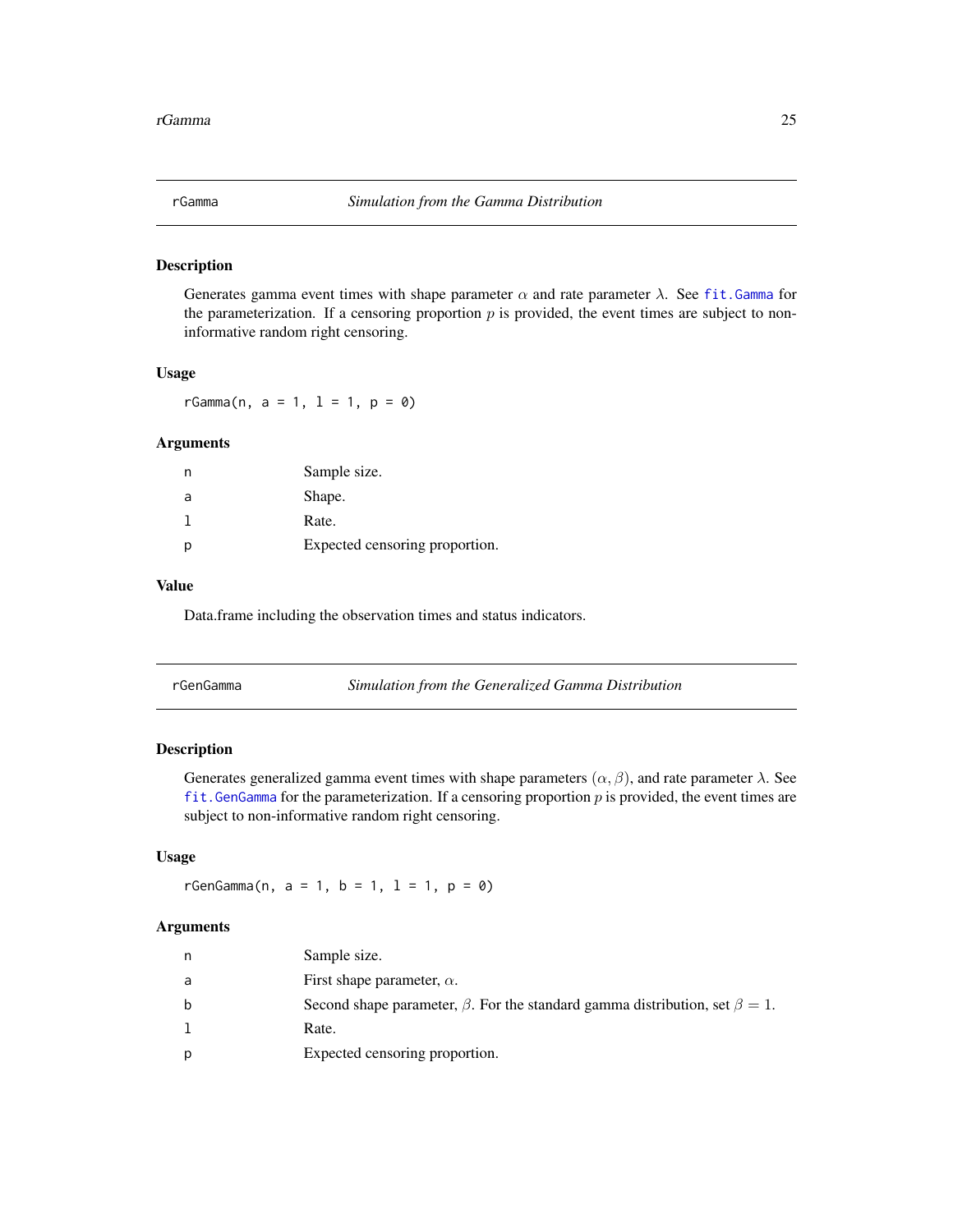<span id="page-25-0"></span>DSata.frame including the observation times and status indicators.

rLogNormal *Simulation from the Log-Normal Distribution*

### Description

Generates log-normal event times with location parameter  $\mu$  and scale parameter  $\sigma$ . See fit. LogNormal for the parameterization. If a censoring proportion  $p$  is provided, the event times are subject to noninformative random right censoring.

#### Usage

 $rLogNormal(n, m = 0, s = 1, p = 0)$ 

#### Arguments

| n | Sample size.                   |
|---|--------------------------------|
| m | Location.                      |
| S | Scale.                         |
| р | Expected censoring proportion. |

#### Value

Data.frame including the observation times and status indicators.

rWeibull *Simulation from the Weibull Distribution*

#### Description

Generates Weibull event times with shape parameter  $\alpha$  and rate parameter  $\lambda$ . See [fit.Weibull](#page-15-1) for the parameterization. If a censoring proportion  $p$  is provided, the deviates are subject to noninformative random right censoring.

#### Usage

 $rWeibull(n, a = 1, l = 1, p = 0)$ 

|   | Sample size.                   |
|---|--------------------------------|
| a | Shape.                         |
|   | Rate.                          |
|   | Expected censoring proportion. |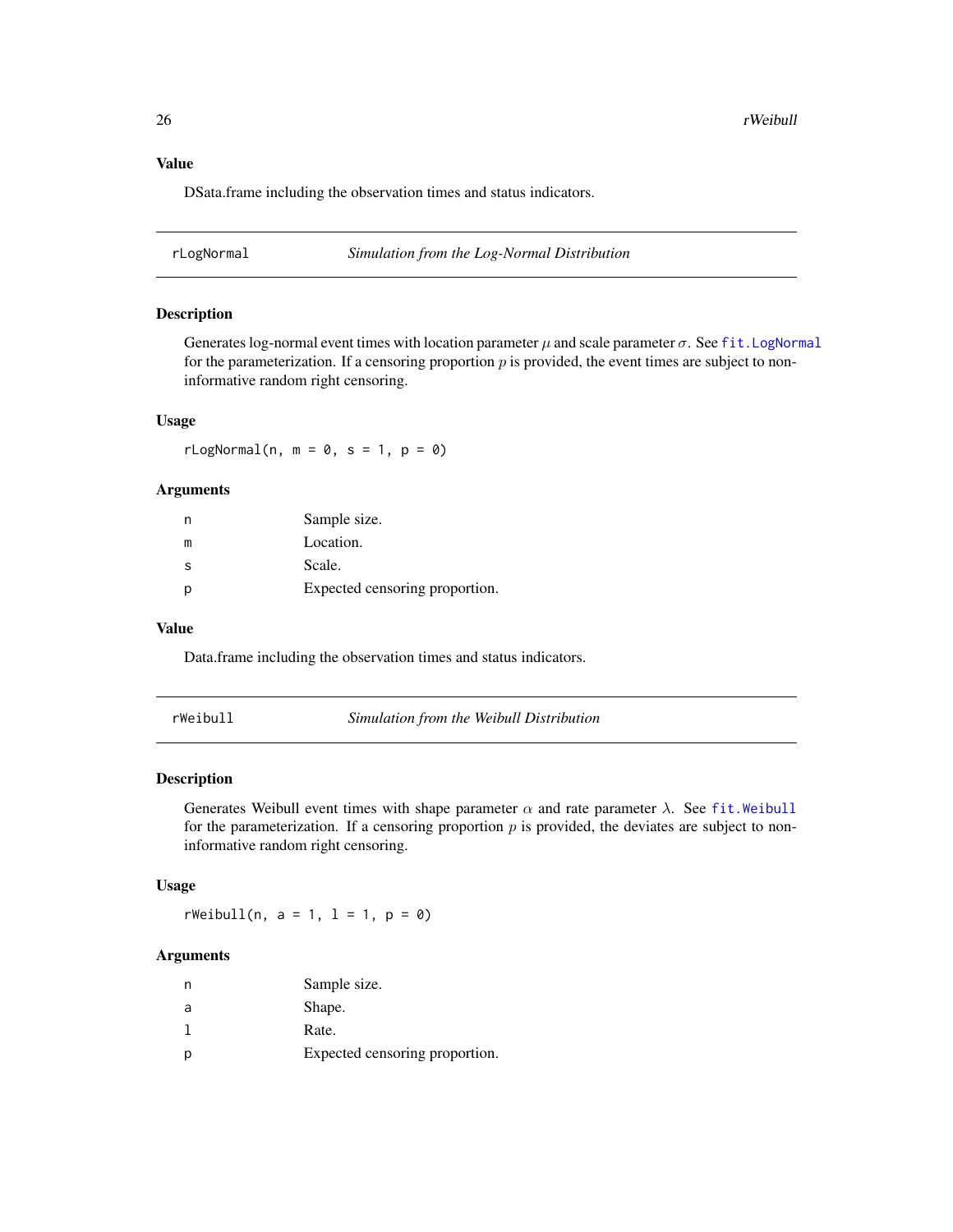# <span id="page-26-0"></span>Value

Data.frame including the observation times and status indicators.

show,contrast-method *Show Method for a Contrast of Survival Distributions.*

### Description

Show Method for a Contrast of Survival Distributions.

#### Usage

```
## S4 method for signature 'contrast'
show(object)
```
# Arguments

object An object of class contrast.

show,fit-method *Show Method for Fitted Survival Distributions*

#### Description

Show Method for Fitted Survival Distributions

# Usage

```
## S4 method for signature 'fit'
show(object)
```
#### Arguments

object An object of class fit.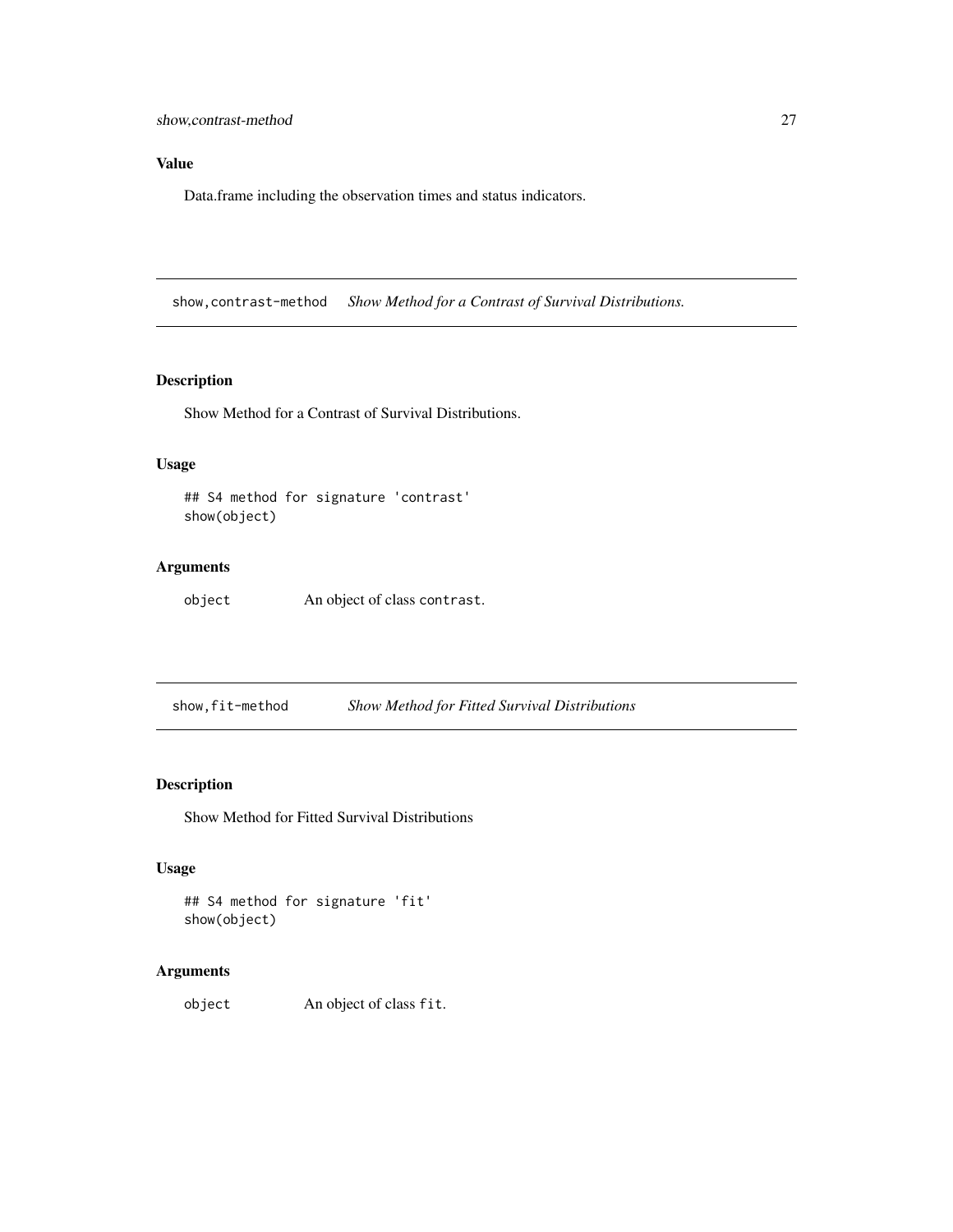<span id="page-27-0"></span>

Constructs the survival function for a parameter distribution.

#### Usage

```
survFunc(dist, theta)
```
# Arguments

| dist  | String, distribution name. |
|-------|----------------------------|
| theta | Numeric parameter vector.  |

#### Details

The parameter vector theta should contain the following elements, in order, according to the distribution:

**Exponential Rate**  $\lambda$ **.** 

**Gamma** Shape  $\alpha$ , rate  $\lambda$ .

**Generalized Gamma** Shape 1  $\alpha$ , shape 2  $\beta$ , rate  $\lambda$ .

**Log-Normal** Locaion  $\mu$ , scale  $\sigma$ .

Weibull Shape  $\alpha$ , rate  $\lambda$ .

#### Value

Survival function.

survLogLik *Log Likelihood*

#### Description

Evaluates the log-likelihood for a parametric survival distribution.

#### Usage

```
survLogLik(time, status = NULL, dist, theta, log.scale = FALSE)
```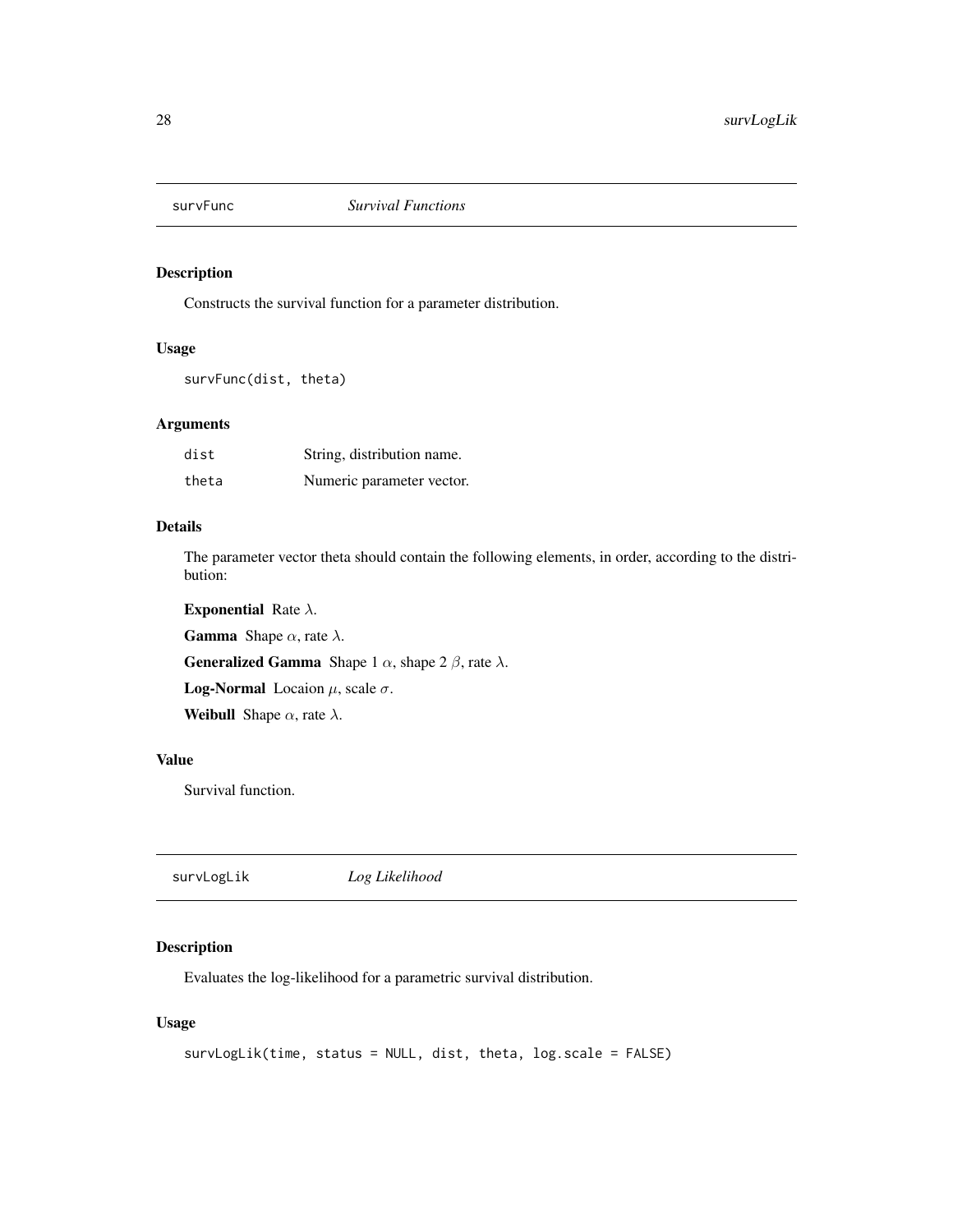#### <span id="page-28-0"></span>Temporal 29

#### Arguments

| time      | Numeric observation times.                                                      |
|-----------|---------------------------------------------------------------------------------|
| status    | Status indicator, coded as 1 if an event was observed, 0 if censored.           |
| dist      | Distribution, from among: "exp", "gamma", "gen-gamma", "log-normal", "weibull". |
| theta     | Parameters, which will vary according to the distribution.                      |
| log.scale | Are strictly positive parameters on log-scale?                                  |

#### Details

The parameter vector theta should contain the following elements, in order, depending on the distribution:

**Exponential Rate**  $\lambda$ **.** 

**Gamma** Shape  $\alpha$ , rate  $\lambda$ .

**Generalized Gamma** Shape 1  $\alpha$ , shape 2  $\beta$ , rate  $\lambda$ .

**Log-Normal** Locaion  $\mu$ , scale  $\sigma$ .

**Weibull** Shape  $\alpha$ , rate  $\lambda$ .

#### Value

Scalar value of the log likelihood.

#### Examples

```
# Generate Weibull data with 20% censoring.
data = genData(n=1e3,dist="weibull",theta=c(2,2),p=0.2);
# Log likelihood
ll = survLogLik(time=data$time,status=data$status,dist="weibull",theta=c(2,2));
# Generate Gamam data with 10% censoring.
data = genData(n=1e3,dist="gamma" gamma", theta=c(2,2), p=0.1);# Log likelihood
ll = survLogLik(time=data$time,status=data$status,dist="gamma",theta=c(2,2));
```
Temporal *Temporal: Utilities for Parametric Survival Analysis*

#### Description

This package performs estimation and inference on parametric survival curves. See [fitParaSurv](#page-16-1) for maximum likelihood estimation of model parameters. See [compParaSurv](#page-5-1) for contrasting the survival experience of two treatment arms.

# Author(s)

Zachary R. McCaw